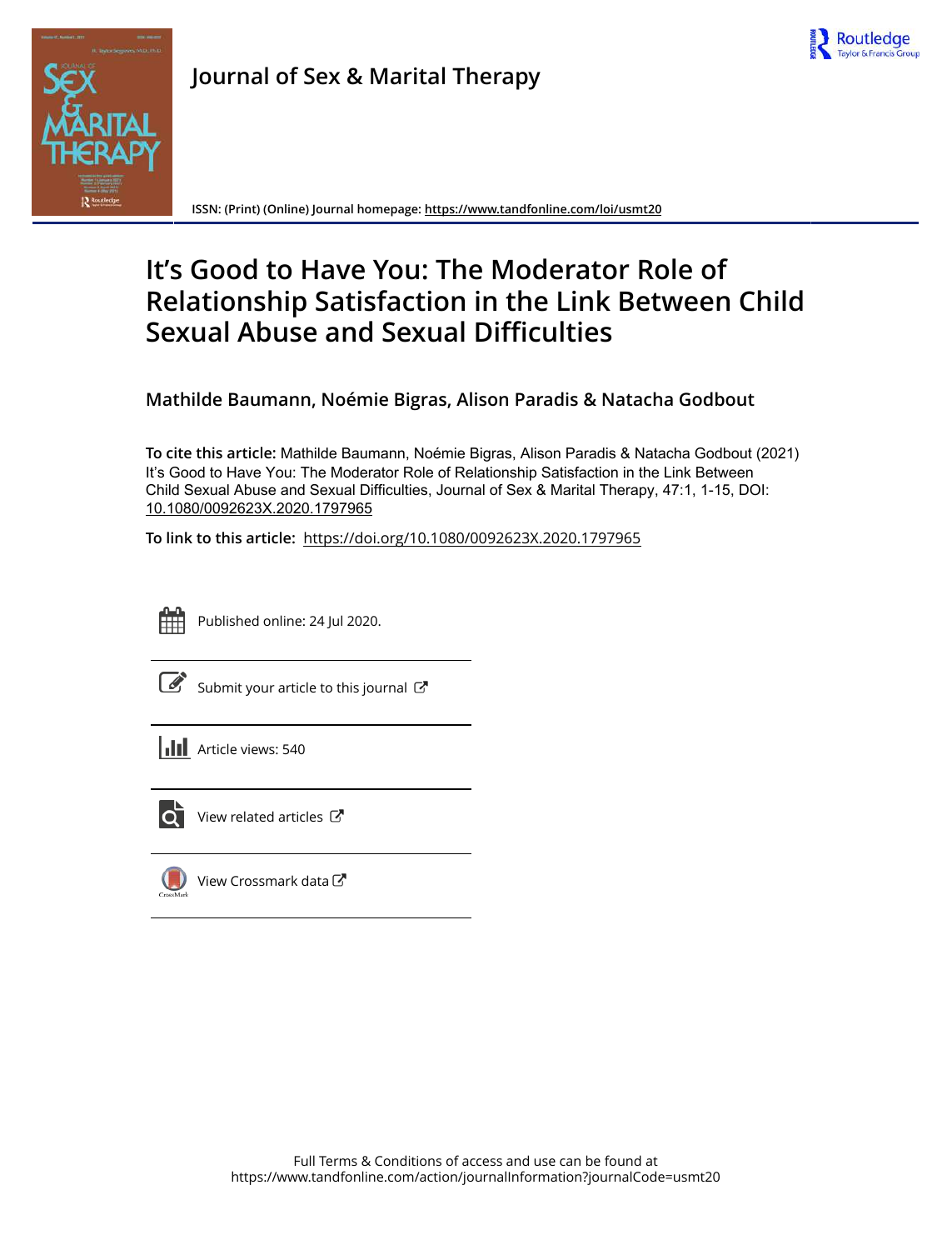

Check for updates

# <span id="page-1-0"></span>It's Good to Have You: The Moderator Role of Relationship Satisfaction in the Link Between Child Sexual Abuse and Sexual Difficulties

Mathilde Baumann<sup>a</sup> (D[,](http://orcid.org/0000-0001-9034-770X) Noémie Bigras<sup>b</sup>, Alison Paradis<sup>b</sup>, and Natacha Godbout<sup>a</sup>

<sup>a</sup>Department of Sexology, UQAM, Montréal, QC, Canada; <sup>b</sup>Department of Psychology, UQAM, Montréal, QC, Canada

#### **ARSTRACT**

Research has revealed a significant prevalence of sexual problems in adulthood among child sexual abuse (CSA) survivors, yet many survivors do not report such difficulties. This study examined the moderator role of relationship satisfaction in the association between CSA and sexual difficulties in adulthood. Questionnaires assessing history of CSA, sexual difficulties, and relationship satisfaction were completed by 320 adults in intimate relationships. Analyses indicated that CSA survivors who were highly dissatisfied with their relationships reported more sexual difficulties than those who were satisfied with their relationships. Results highlight the importance of positive intimate relationships when working with CSA survivors.

Child sexual abuse (CSA) is an important social and public health issue. An international metaanalysis suggests that 18% of women and 8% of men report having experienced CSA before the age of 18 (Stoltenborgh, van IJzendoorn, Euser, & Bakermans-Kranenburg, [2011](#page-14-0)). Empirical research on this topic indicates that CSA has numerous long-term effects on adult functioning, with an important variability among survivors (Murray, Nguyen, & Cohen, [2014](#page-14-0)). Considering the magnitude of CSA and the heterogeneous patterns of symptomatology in survivors, it is essential to better understand the factors that might influence the impacts of CSA on adult functioning. This is specifically important in terms of the numerous impacts of CSA on adult sexual functioning, which in this study refers to the sexual difficulties (i.e., sexual concerns and behaviors related to potentially negative outcomes) that can be found in CSA survivors.

Considering the relational nature of CSA, which is often endured in the context of an attachment relationship (e.g., parental figure), and given its occurrence during a vulnerable developmental period in which victims do not have mature strategies to cope with adverse events, CSA survivors can be particularly prone to sexual difficulties in adulthood; this also involves a violation of human intimate connection (Herman, [1992\)](#page-13-0). Finkelhor and Browne's four traumagenic dynamics (1985) offer a framework to understand the negative long-term CSA repercussions on sexuality. Specifically, one of the four dynamics, traumatic sexualization, emphasizes that the developmentally inappropriate context in which a child was introduced to sexuality can potentially lead to numerous sexual difficulties in addition to long-lasting confusion and misconceptions of one's own sexual self-concept. CSA is also found to be especially harmful because it is usually committed by a person who knows the child, often within an intimate or trustful relationship context (Quebec Ministry of Public Security, 2014; Statistics Canada, 2017; Vaillancourt-Morel et al., [2016\)](#page-14-0). Some studies have highlighted the influence of intimate relationship dynamics

CONTACT Natacha Godbout a godbout.natacha@uqam.ca Departement de sexologie, Université du Québec à Montréal, 455 René-Levesque Est, local W-R415, Montréal, QC H2L 4Y2, Canada,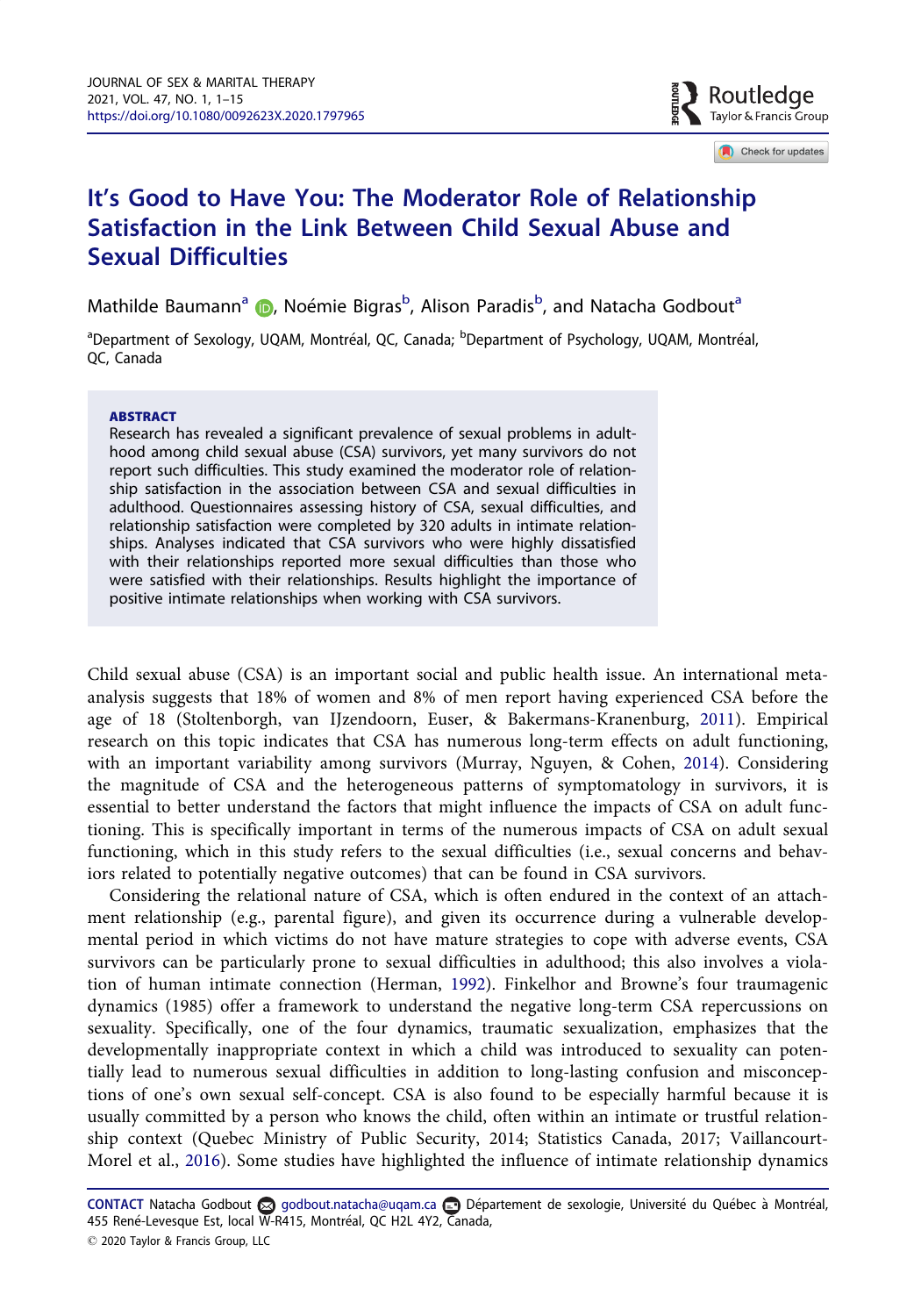#### <span id="page-2-0"></span>2  $\left(\frac{1}{2}\right)$  M. BAUMANN ET AL.

in the association between CSA and sexual difficulties. For example, CSA is related to sexual risk behaviors in adult women and influence's relationship satisfaction (Testa, VanZile-Tamsen, & Livingston, [2005](#page-14-0)). Furthermore, sexual compulsivity was found to be a mediator that influences extradyadic sexual behaviors (Vaillancourt-Morel et al., [2015](#page-15-0)). In addition, levels of intimacy were identified as a mediator of relationship and sexual satisfaction (Vaillancourt-Morel, Rellini, Godbout, Sabourin, & Bergeron, [2019\)](#page-14-0), and the partner's response to disclosure of CSA was found to have a moderating role on sexual and relationship satisfaction (de Montigny Gauthier et al., [2019](#page-13-0)). Moreover, some authors have hypothesized that a satisfying intimate relationship could have a protective effect on trauma survivors' sexual adjustment (e.g., Godbout, Runtz, MacIntosh, & Briere, [2013;](#page-13-0) MacIntosh & Johnson, [2008](#page-13-0)) but to our knowledge this has never been tested. As a satisfactory intimate adult relationship may be a particularly beneficial and even restorative experience for CSA survivors. It seems important to examine the moderating role that relationship satisfaction can play in attenuating the impacts of CSA on survivors' sexualities, as it represents a particularly vulnerable and intimate sphere of life.

#### Child sexual abuse and sexual difficulties

Multiple empirical studies have confirmed the theoretical standpoint that CSA can alter a survivor's ability to approach sex in a healthy manner (for review, see Aaron, [2012](#page-12-0)). Indeed, CSA is related to numerous sexual difficulties including issues with identifying and expressing one's sexual needs and desires, lower sexual satisfaction, aversion to sex and intimacy, and sexual anxiety (Bigras, Godbout, & Briere, [2015](#page-12-0); Vaillancourt-Morel et al., [2015](#page-15-0)). Other results also support the association between CSA and an increase of unwanted sexual thoughts and feelings (e.g., guilt and avoidance; Easton, Coohey, O'leary, Zhang, & Hua, [2011](#page-13-0)), as well as sexual dysfunctions (e.g., inability to orgasm, reaching orgasm too quickly; Najman, Dunne, Purdie, Boyle, & Coxeter, [2005](#page-14-0)). Researchers also found that CSA is linked to an increased frequency of behaviors which have potentially negative sexual outcomes, including risky sexual behaviors (e.g., unprotected sex), a higher number of sexual partners, a heightened risk of infidelity and increased compulsive sexual behaviors (Blain, Muench, Morgenstern, & Parsons, [2012](#page-13-0); Vaillancourt-Morel et al., [2015\)](#page-15-0). A 23-year longitudinal study corroborates previous results by highlighting additional links between CSA, higher risks of unwanted pregnancies, and an increased number of sexually transmitted infections in survivors (Trickett, Noll, & Putnam, [2011](#page-14-0)).

While the relation between CSA and sexual sequelae in adulthood is widespread, not all survivors report experiencing such outcomes (e.g., Lemieux & Byers, [2008;](#page-13-0) Murray et al., [2014](#page-14-0); Rellini & Meston, [2007\)](#page-14-0). This indicates heterogeneity among CSA survivors in addition to the presence of potential protective factors that need to be more thoroughly examined. For instance, a recent study conducted on 324 male and female CSA survivors revealed a variation in sexual difficulties among survivors that was associated with romantic attachment (Labadie, Godbout, Vaillancourt-Morel, & Sabourin, [2018](#page-13-0)). More specifically, Labadie and colleagues' study (2018) discerned a first group of CSA survivors who reported high levels of attachment avoidance and sexual compulsivity, and a second group who reported levels of attachment avoidance and sexual compulsivity similar to non-survivors. The variation in sexual repercussions among CSA survivors can also be explained in terms of relationship status. Indeed, Vaillancourt-Morel and colleagues (2016) found that sexual compulsivity was higher in single participants whereas sexual avoidance was higher in married participants, suggesting that CSA repercussions on adult sexuality can unfold in distinct patterns depending on the relationship status of the survivor. Another recent study looked at the effect of CSA disclosure on sexual satisfaction and found that the disclosure of CSA to their partner and the partner's response (i.e., positive or negative), influences the sexual satisfaction of both survivor and partner (de Montigny Gauthier et al., [2019](#page-13-0)). These results also suggest that the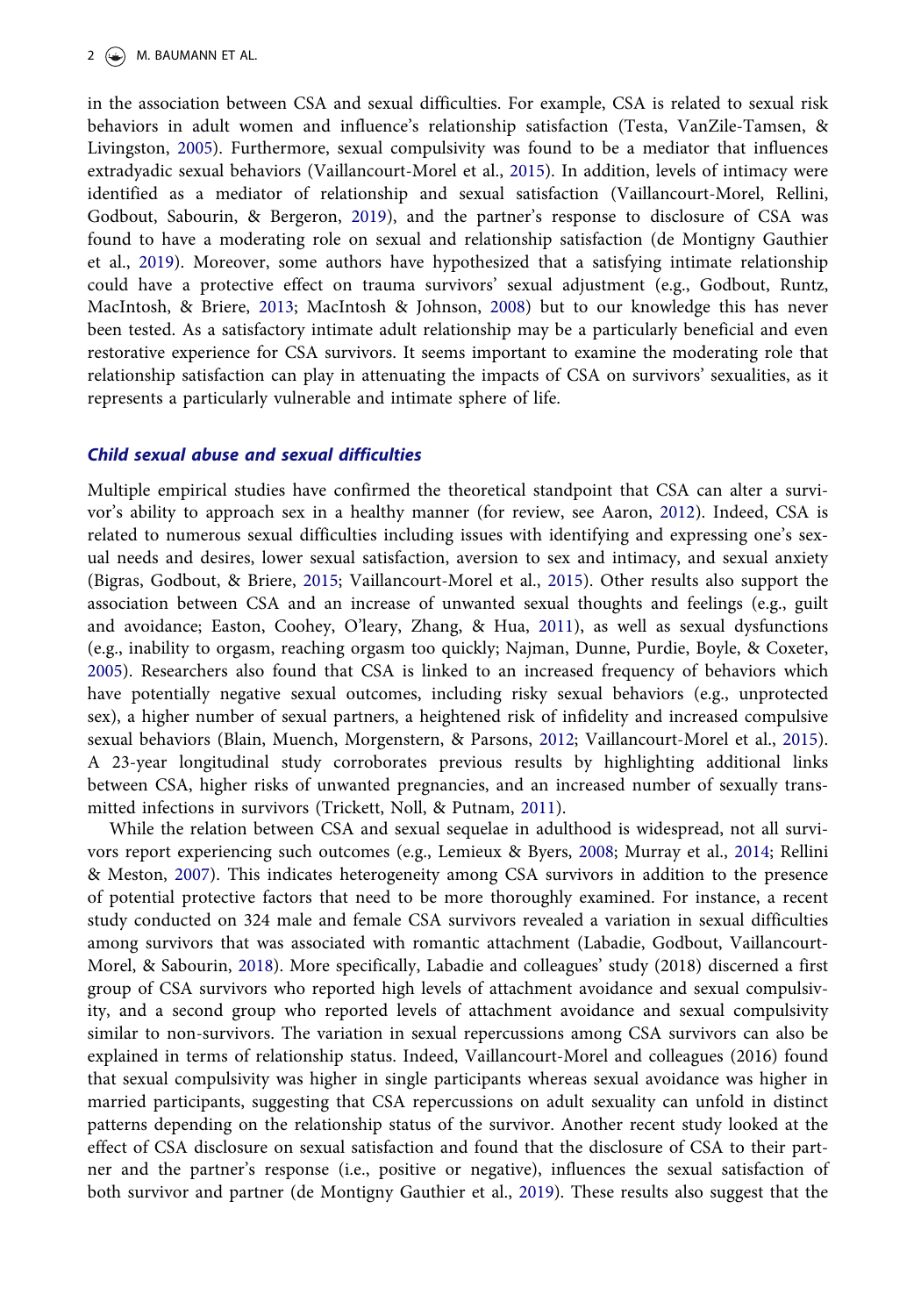<span id="page-3-0"></span>quality of the intimate relationship may have an influence on the sexual difficulties experienced by CSA survivors.

The variation of sexual repercussions between survivors may also be associated with the wide assortment of questionnaires specific to non-traumatic sexuality, which are used in research to assess sexual difficulties in the aftermath of CSA. In response to the paucity of validated and standardized measures, Briere developed the Trauma Symptom Inventory-2 (TSI-2, Briere, [2011\)](#page-13-0), which assesses the full range of potential posttraumatic outcomes in the general population. Two specific subscales from the sexual difficulties dimension of the TSI-2 measure trauma-related sexual outcomes. First, the sexual concerns subscale refers to sexual distress or dysfunctions, and taps into anxiety, negative thoughts and feelings during sex, shame regarding sexual activities, and sexual problems (e.g., lack of interest in sex, anxiety about sexual performance). Second, the problematic sexual behavior subscale (Briere, [2011](#page-13-0)) measures sexual behaviors that are related to potentially negative outcomes. Items assess sexual behaviors that are self-perceived as having potentially negative repercussions, including behaviors used to meet non-sexual needs or ones perceived as harmful or involuntary by the individual (e.g., sexual attraction to potentially dangerous partners, engaging in sex even when the individual thought it was not a good idea). With the exception of a few studies that used the TSI-2 with female CSA survivors and non-victims (Banyard, Williams, & Siegel, [2001;](#page-12-0) Van Bruggen, Runtz, & Kadlec, [2006\)](#page-15-0), or with survivors of adult sexual assault (Elliott, Mok, & Briere, [2004](#page-13-0); Therriault, Bigras, Hebert, & Godbout, [2020\)](#page-14-0), the specific associations between traumatic events and trauma-related sexual symptoms have been scarcely examined. Therefore, it seems essential to examine the protective role of a satisfying intimate relationship in the association between CSA and sexual difficulties (i.e., sexual concerns and sexual behaviors related to potentially negative outcomes), which in this study are considered to be interrelated to trauma.

In sum, a corpus of empirical data suggests that CSA survivors form a heterogeneous population and highlights the importance of examining factors that may moderate the effects of CSA on sexual difficulties in adulthood (both in terms of sexual concerns and sexual behaviors related to potentially negative outcomes). Even still, while some of the factors influencing sexual concerns and difficulties in CSA survivors have been identified (e.g., relationship status, Vaillancourt-Morel et al., [2015;](#page-15-0) disclosure, de Montigny Gauthier et al., [2019](#page-13-0) ), the protective factors affecting the sexuality of CSA survivors remain overlooked.

#### The role of relationship satisfaction

Relationship satisfaction is typically evaluated as the perception of a positive dyadic adjustment, referring to the feeling of sharing a healthy and fulfilling relationship with a stable partner (Sabourin, Valois, & Lussier, [2005](#page-14-0); Spanier, [1976\)](#page-14-0). The protective role of relationship satisfaction is empirically recognized (for a review, see Kielcolt-Glaser & Wilson, [2017\)](#page-13-0) and has been mostly studied in relation to psychological well-being and physical health. For instance, a recent study indicated a protective effect of relationship satisfaction on body image perceptions in female survivors of breast cancer (Cairo Notari, Notari, Favez, Delaloye, & Ghisletta, [2017\)](#page-13-0). In addition, findings from another study found that a stable and satisfactory couple relationship was prospectively predictive of lower levels of depression in parents who reported physical, sexual, and emotional abuse in childhood (Henry, Thornberry, & Lee, [2015\)](#page-13-0).

Previous studies also suggest that being involved in a satisfactory relationship may have beneficial effects on sexuality. For example, a study conducted within a sample of women with fibromyalgia demonstrated that women who had lower relationship satisfaction reported lower sexual arousal and more pain during sexual activities when compared to women who reported higher relationship satisfaction (Kool, Woertman, Prins, Van Middendorp, & Geenen, [2006\)](#page-13-0). Thus, it is possible to infer that the opposite may also be true; higher relationship satisfaction may be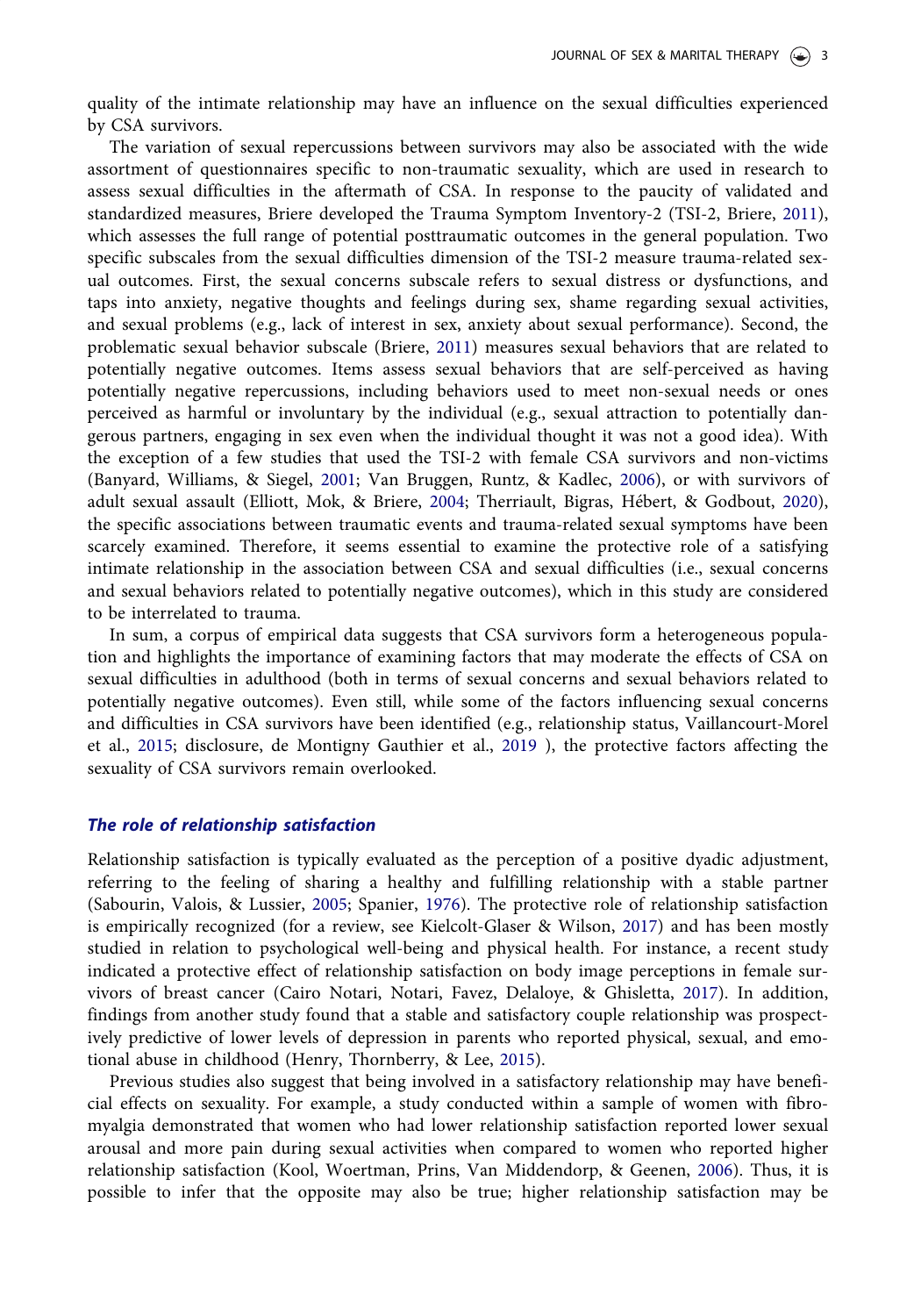<span id="page-4-0"></span>associated with less sexual difficulties. While no study has specifically tested this hypothesis, there are empirical data that support this line of thought. For example, Peloquin, Bigras, Brassard, and Godbout [\(2014](#page-14-0)) found that within a sample of 214 heterosexual adults, the perception of a partner as supportive acted as a moderator that tempered the negative impacts of insecure romantic attachment on sexual self-esteem, sexual anxiety, and sexual assertiveness. Another study on a sample of 372 newlywed couple used the TSI-2 to examine associations between several types of child maltreatment and various trauma-related symptoms, including sexual difficulties. Furthermore, the authors of this study also examined the role of social and family support on the link between child maltreatment and sexual trauma-related symptoms. However, they neglected to consider the role of relationship satisfaction in this association (Evans, Steel, & DiLillo, [2013\)](#page-13-0). Another longitudinal study on 80 women suggests the existence of a protective effect in which social support (including the relationship satisfaction of married women) reduces the risk of undergoing sexual revictimization in adulthood (Banyard, Williams, & Siegel, [2003](#page-12-0)). Yet, this study was conducted solely on women and does not specifically look at relationship satisfaction and sexual difficulties.

# The Current study

Based on the empirical literature and the scientific gap that still exists regarding the factors that moderate the effects of CSA on sexuality, the aim of this study was to explore the moderating role of relationship satisfaction in the association between CSA and sexual difficulties. This objective is separated into two hypotheses. First, considering the impact of CSA on sexual functioning (e.g., Bigras, Godbout, & Briere, [2015;](#page-12-0) Easton et al., [2011](#page-13-0); Vaillancourt-Morel et al., [2015](#page-15-0)), it was hypothesized that the experience of CSA would be associated with more sexual difficulties in adulthood, as measured by the TSI-2. Second, taking into account the protective effect of relationship satisfaction on several aspects of adult functioning (e.g., Cairo Notari et al., 2016; Peloquin et al., [2014\)](#page-14-0), it was hypothesized that a higher level of relationship satisfaction would buffer the negative effects of CSA on sexual functioning. In other words, CSA survivors with a higher level of relationship satisfaction would report less sexual difficulties than CSA survivors with lower levels of relationship satisfaction. This hypothesis proposes relationship satisfaction as a potential reparative factor for survivors (e.g., Godbout et al., [2013](#page-13-0); MacIntosh & Johnson, [2008](#page-13-0)). Results may highlight relationship satisfaction as a variable of interest in research and inform clinical practice by identifying a potentially key variable in actions aiming to improve the sexual health of CSA survivors.

# Method

#### Procedure and participants

Participants were adults recruited online (through social media platforms, such as Facebook, and the use of electronic mailing list software) from the general population of Canada. Participants were asked to complete an online questionnaire hosted on the platform *SurveyMonkey*. The survey required 30 to 45 minutes to complete. To be eligible, participants had to currently be in an intimate relationship (for at least six months) and be 18 years or older. They were offered the opportunity to enter in a drawing for \$50 CAN. The study was approved by the [LEAVE BLANK FOR REVIEW] Institutional Review Board.

The final sample consisted of 320 adults (70.6%,  $n = 226$  women and 29.1%,  $n = 94$  men) aged 18 to 75 ( $M = 29.58$ ;  $SD = 10.9$ ). The majority of participants were Canadian citizens (90.3%,  $n = 289$ ) who spoke French as their primary language (93.4%,  $n = 299$ ). More than half of the sample had a university education (69.3%,  $n = 222$ ) and most were students (48.8%,  $n = 156$ ) or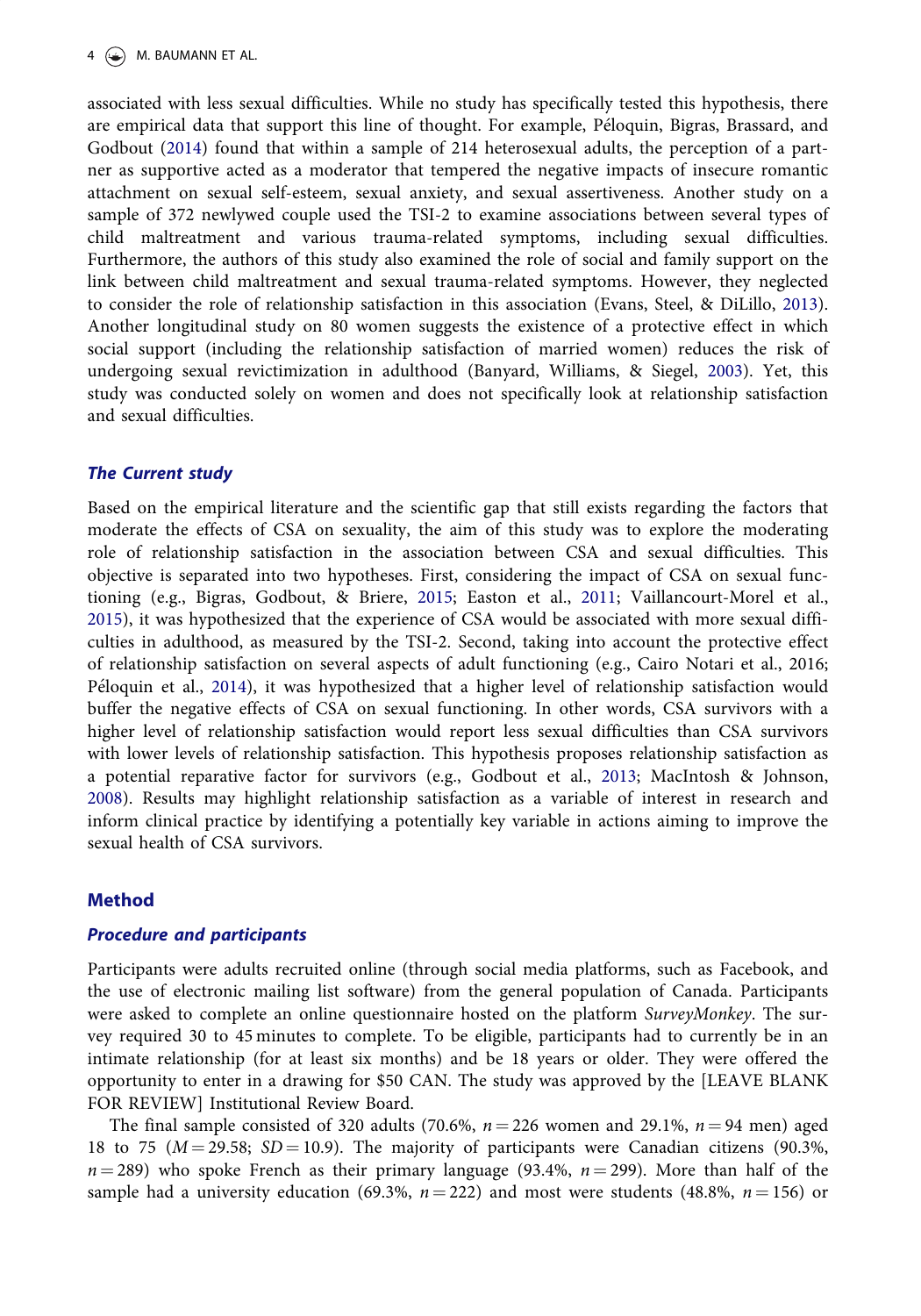<span id="page-5-0"></span>full-time workers (37.8%,  $n = 121$ ). Most reported an income of less than \$40,000 CAN a year (66.3%,  $n = 212$ ) and identified as heterosexual (91.6%,  $n = 293$ ). Regarding their relationship status, 35%  $(n = 112)$  were in a relationship with a regular partner without cohabiting, 49.1%  $(n = 157)$  were in a common-law relationship or cohabiting and 15.9%  $(n = 51)$  were married.

#### Measures

#### Child sexual abuse

The questions used to measure CSA were in accordance with the definition of CSA presented in the Canadian Criminal Code ([1985\)](#page-13-0) and measures the presence of CSA before the age of 18 (age of majority in Canada). A question asked participants "if they had experienced any unwanted sexual contact or any sexual experiences for which they could not provide consent (e.g., someone five years older, authority position) before the age of 18." CSA was scored as a dichotomous variable as absent (0) if participants answered "no," or present (1) if they answered "yes" to this question. Then, participants were invited to respond to a series of questions detailing the characteristics of sexual abuse, such as the type of sexual contact (e.g., showed genitals, oral or anal sex, vaginal penetration), and their relationship with the abuser (i.e., parent, brother or sister, other family members, friends or acquaintance, boy or girl of the same age, teacher or unknown).

#### Sexual difficulties

Sexual difficulties were assessed using the 10-item sexual scale of the Trauma Symptom Inventory-2 (TSI-2; Briere, [2011\)](#page-13-0), which measures two types of sexual difficulties, namely, sexual concerns (5 items) and problematic sexual behaviors (5 items). Sexual concerns refer to negative thoughts and emotions related to sexuality (e.g., shame), while problematic sexual behaviors examine sexual behaviors self-perceived as having potentially negative outcomes (e.g., engaging in sex when the individual thought it was not a good idea, unprotected sex). Participants were invited to respond to each item based on their experiences in last six months, using a Likert scale ranging from  $0 =$  never to  $3 =$  always. The total continuous score of sexual difficulties was obtained through a sum of the items, ranging from 0 to 30. A higher score indicated a greater level of sexual difficulties, in terms of both sexual behaviors and concerns. The internal consistency in the validation study ranged from  $\alpha = .84$  to  $\alpha = .96$  (Briere, [2011\)](#page-13-0). In this study  $\alpha = .71$ .

#### Relationship satisfaction

Relationship satisfaction was assessed using the short version of the Dyadic Adjustment Scale ( DAS-4: Sabourin et al., [2005](#page-14-0); Spanier, [1976](#page-14-0) ). Three items, scored on a six-point Likert scale ranging from  $0 =$  never to  $5 =$  always (e.g., "In general, can you say that things are going well between you and your partner?"). The fourth item is a general indicator of relational happiness and is answered on a seven-point Likert scale ranging from  $0 =$  *extremely unhappy* to  $7 =$  *perfectly* happy. The total possible score ranges from 0 to 21, where higher scores reflect a higher level of relational satisfaction. A score of 13 represents the threshold used to differentiate clinically dissatisfied individuals from those who are satisfied with their relationship (Sabourin et al., [2005\)](#page-14-0). Internal consistency was judged as good in previous studies (values of  $\alpha$  ranging from .76 to .96; Sabourin et al., [2005](#page-14-0)) and in the current sample ( $\alpha = .81$ ).

#### Data analysis

In order to confirm the sample size required to achieve sufficient statistical power, a power ana-lysis was conducted with G\*Power (Faul, Erdfelder, Buchner, & Lang, [2009](#page-13-0)) for a small effect size of  $d = .15$  and an alpha of  $p < .05$ . Results showed that a minimum of 83 participants was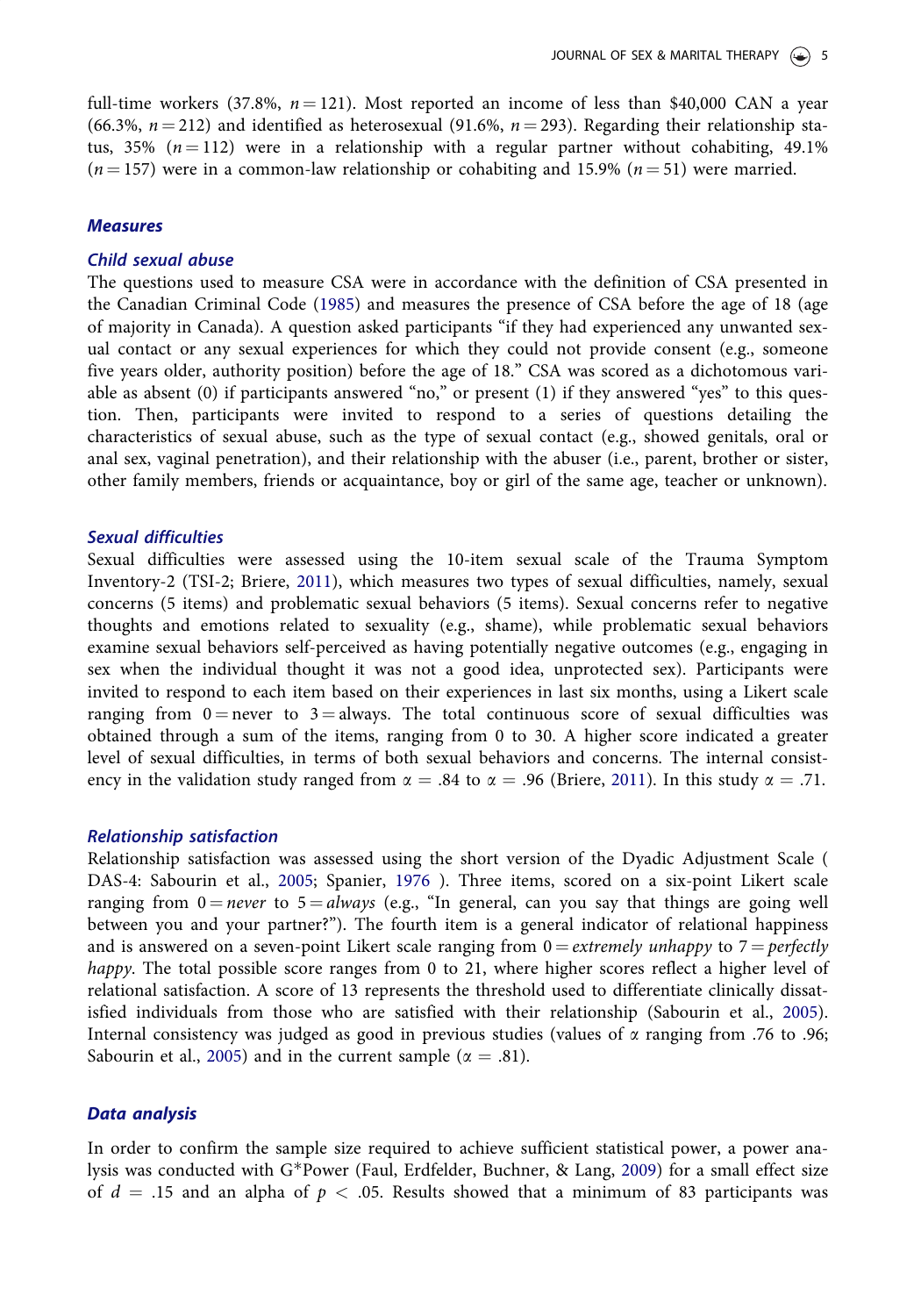#### <span id="page-6-0"></span> $6 \leftrightarrow M$ . BAUMANN ET AL.

|   | Table 1. Descriptive variables for childhood sexual abuse. |  |  |  |
|---|------------------------------------------------------------|--|--|--|
| . |                                                            |  |  |  |

| Variables                                                     | n  | %    |
|---------------------------------------------------------------|----|------|
| Childhood sexual abuse survivors                              | 83 | 25.9 |
| Gender                                                        |    |      |
| Women                                                         | 58 | 69.9 |
| Men                                                           | 25 | 30.1 |
| Childhood sexual abuse type                                   |    |      |
| Missing data                                                  | 10 | 12   |
| Without contact                                               | 6  | 7.2  |
| Touching                                                      | 46 | 55.4 |
| Penetration (oral, anal, vaginal)                             | 21 | 25.3 |
| Relationship with abuser                                      |    |      |
| Intra-familial                                                |    |      |
| Parent                                                        | 4  | 4.8  |
| Brother / Sister                                              | 9  | 10.8 |
| Other family members (uncle, aunt, cousin, grandparent, etc.) | 20 | 24.1 |
| Extra-familial                                                |    |      |
| Friend of the family or acquaintance                          | 5  | 6    |
| Boy or girl of the same age without consent                   | 25 | 30.1 |
| Teacher                                                       | 3  | 3.6  |
| Unknown men or women                                          | 16 | 19.3 |

Note: In Canada and other countries, the threshold of adulthood, is 18 years old so we measured CSA occurring before 18.

needed to detect small to moderate effect sizes with a statistical power of .80. First, descriptive correlational analyses and group comparison analyses were performed using SPSS v24 to document sociodemographic characteristics in the sample. Examination of the data revealed that scores for relationship satisfaction and sexual difficulties were not normally distributed. Since the relationship satisfaction variable had extreme data, it was winzorized to a value of 3 standard deviations from the mean in order to eliminate outliers and correct normality (Ruppert, [2006\)](#page-14-0). Despite a log transformation, the sexual concerns and difficulties variable remained non-normal. To overcome non-normality, regression analyses were conducted in Mplus version 7 (Muthén & Muthen, [1998](#page-14-0)–2015), to test the moderating role of relationship satisfaction by using the Maximum Likelihood Robust method of estimation, which is robust to the non-normality of observations (MLR; Yuan & Bentler, [2000\)](#page-15-0). Gender, age, and relationship status were entered as covariates in the final model.

#### **Results**

#### Descriptive and bivariate analyses

#### Child sexual abuse

As reported in Table 1, 26% of participants in the current sample reported a history of CSA, respectively 18% of women and 8% of men. Among CSA survivors, a total of 62.6%  $(n = 52)$ reported having experienced CSA without penetration, and 25.3% reported CSA with penetration  $(n = 21)$ . Data was unavailable for 10 participants. Finally, 39.7%  $(n = 33)$  reported intrafamilial CSA, and 59%  $(n = 49)$  extrafamilial CSA.

#### Sexual difficulties

On a possible range of 0 to 24, the total mean score for the sexual difficulties scale was 3.23  $(SD = 3.59)$  which is slightly lower than what has been found in validation studies (e.g., between 4.40 and 6.50; Briere, [2011\)](#page-13-0). T-test analyses indicated that scores on this scale differed significantly between survivors of CSA and non-victims  $(t_{(109,319)} = -3.26, p = .002)$ , with survivors reporting more sexual difficulties ( $M = 4.53$ ,  $SD = 4.55$ ) than non-victims ( $M = 2.78$ ,  $SD = 3.07$ ).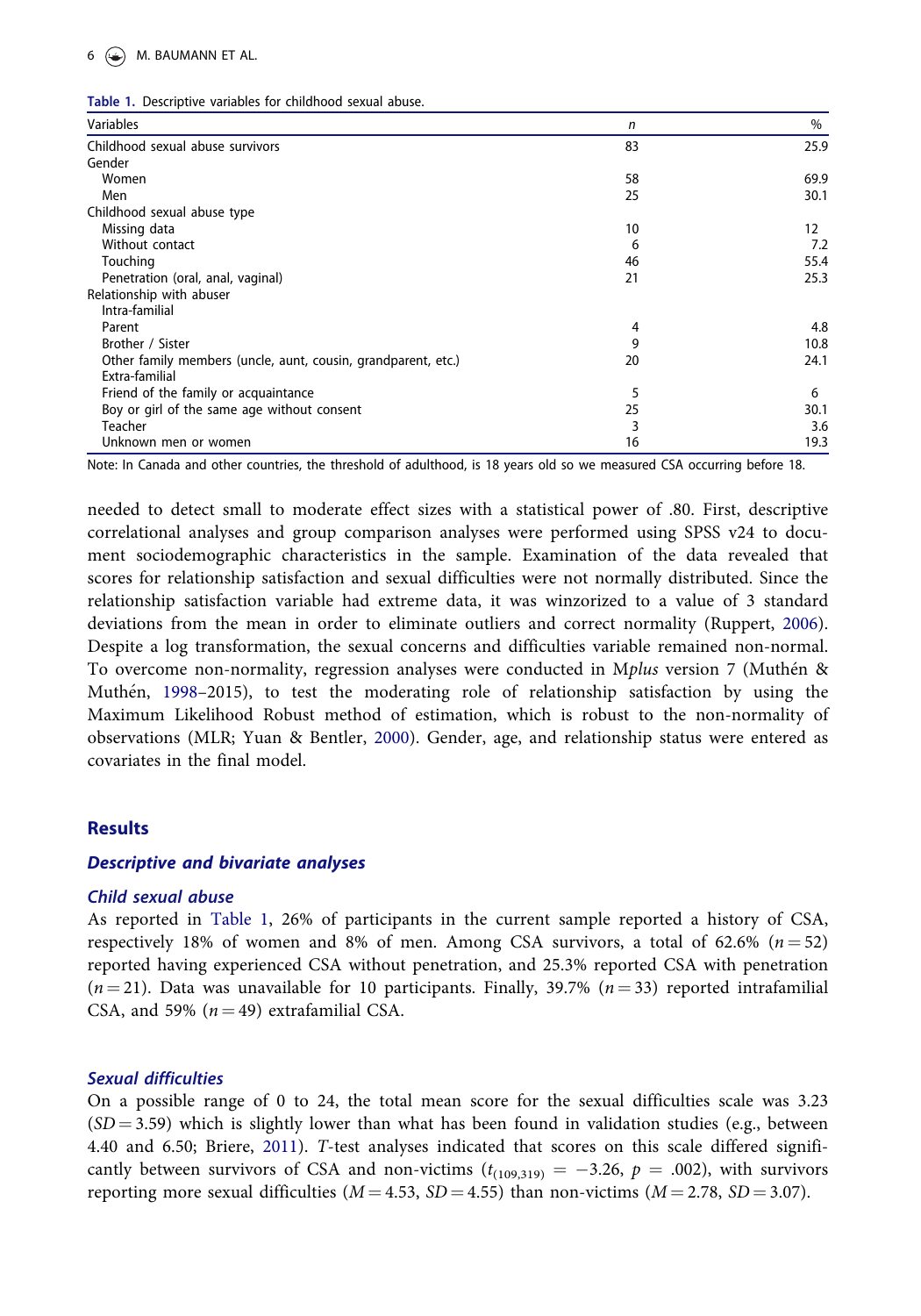–– –

–– –

 $.20**$ 

 $-.52*$ 

| <b>Table 2.</b> Correlations, ineally and standards deviations among study variables. |           |           |  |  |       |      |
|---------------------------------------------------------------------------------------|-----------|-----------|--|--|-------|------|
| <b>Variables</b>                                                                      |           |           |  |  |       |      |
| 1. Childhood sexual abuse                                                             |           |           |  |  | N/A   | N/A  |
| 2. Relationship satisfaction                                                          | $-.15***$ |           |  |  | 16.58 | 3.31 |
| 3. Sexual difficulties                                                                | $71**$    | $-31**$   |  |  | 3.22  | 3.68 |
| 4. Age                                                                                |           | $-.16***$ |  |  | 29.58 | 10.9 |

5. Gender – – – – – – – – 20<sup>\*</sup>

Table 2. Correlations, means and standards deviations among study variables.

Notes:

 $^{\ast}p<$  .05;

 $^{\ast\ast}$ p  $<$  .01;  $^{***}p < .001.$ 

Childhood sexual abuse is a dichotomous variable.

4. Age –  $-16^*$ 

6. Relationship status  $-13^*$ 

#### Relationship satisfaction

The current sample showed a level of relationship satisfaction that was similar to previous studies on general population samples (e.g., Sabourin et al., [2005](#page-14-0)),  $(M = 16.6, SD = 3.27)$ . A significant difference was found regarding CSA ( $t_{(318)} = 2.75$ ,  $p = .006$ ), with survivors reporting significantly lower relationship satisfaction ( $M = 15.76$ ,  $SD = 3.79$ ) than non-victims cantly lower relationship satisfaction  $(M = 15.76, SD = 3.79)$  than non-victims  $(M = 16.89, SD = 3.02).$ 

\*  $-.12**$ 

Considering that certain studies have highlighted that scores of relationship satisfaction and sexual functioning may be related to relationship status (Vaillancourt-Morel et al., [2016](#page-14-0)), an ANOVA analysis was conducted to examine whether relationship satisfaction and sexual difficulties scores differed as per relationship status (i.e., in relation to having a regular partner, common-law partner or being married). Results of the current study revealed no significant differences in levels of relationship satisfaction ( $F_{(2)} = 0.38$ ,  $p = .686$ ) and sexual difficulties ( $F_{(2)}$ )  $= 2.85, p = .059$  according to relationship status.

Results of correlational analyses (see Table 2), indicated a significant and positive relationship between the experience of CSA and the presence of sexual difficulties in adulthood. The presence of CSA was negatively correlated with relationship satisfaction and the latter was also negatively correlated with sexual difficulties. This means that higher relationship satisfaction was associated with less sexual difficulties.

# Moderating effect of relationship satisfaction on the link between CSA and sexual difficulties in adulthood

Regression analyses revealed that CSA was associated with sexual difficulties ( $\beta = .174$ ,  $p = .002$ ). Results of the moderation analysis (see [Table 3\)](#page-8-0) indicated that the moderating effect of relationship satisfaction was statistically significant ( $\beta = -.183$ ,  $p = .011$ ) and explained 15.6% of the variance in sexual difficulties. The interaction term remained significant once the covariates were added (i.e., age, gender, and relationship status) ( $\beta = -.179$ ,  $p = .011$ ). The final moderation model explained 18.7% of the variance in sexual difficulties.

The two-way interaction was examined using a follow-up simple slope analysis with the moderator at three values: clinical cutoff  $(-1 S_D)$  below the mean), mean, and high  $(+1 S_D)$  above the mean). Results of the simple slopes test (see [Figure 1\)](#page-8-0), indicated that CSA survivors reported significantly higher scores of sexual difficulties not only when their levels of relationship satisfaction were below the clinical threshold (i.e., DAS score of  $\leq$  13,  $p < .001$ ) but also when they were below the sample mean score (i.e., mean DAS score of 16.6,  $p = .002$ ). The association between CSA and sexual difficulties became non-significant when relationship satisfaction scores were high. More specifically, the association between CSA and sexual difficulties became nonsignificant  $(p = .092)$  when the score on the dyadic adjustment scale was larger than 18.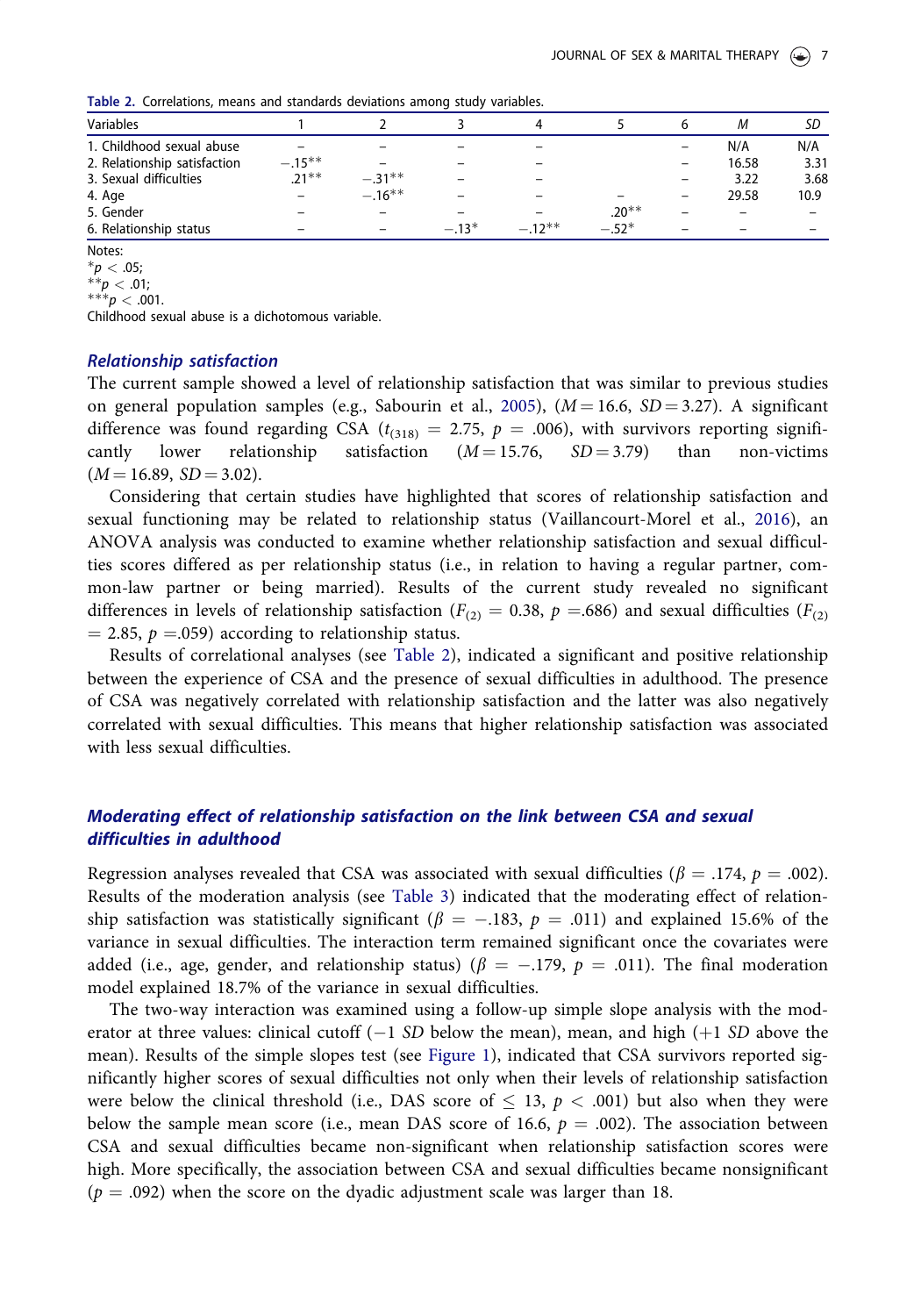<span id="page-8-0"></span>Table 3. Regression analyses: moderating effect of relationship satisfaction in the association between childhood sexual abuse and sexual difficulties.

|                                                                   |         | Sexual difficulties |          |      |      |
|-------------------------------------------------------------------|---------|---------------------|----------|------|------|
|                                                                   |         | <b>SE</b>           |          |      |      |
| Childhood sexual abuse                                            | .169    | .052                | 3.250    | .001 |      |
| Relationship satisfaction                                         | $-.278$ | .054                | $-5.116$ | .001 |      |
| Childhood sexual abuse X Relationship satisfaction                | $-.183$ | .074                | $-2.355$ | .011 | .156 |
| Childhood sexual abuse X Relationship satisfaction X Age X Gender | $-.179$ | .070                | $-2.552$ | .011 | .187 |
| X Status                                                          |         |                     |          |      |      |

Notes: Childhood sexual abuse is a dichotomous variable.



Figure 1. Moderation effect of relationship satisfaction in the association between childhood sexual abuse and sexual difficulties.

#### **Discussion**

CSA is known to be associated with long-term interpersonal consequences and the ramifications of such abuse can extend to sexual functioning (for review, see Aaron, [2012](#page-12-0)). However, individual variations can be found among survivors and some do not report experiencing any sexual difficulties in adulthood (e.g., Lemieux & Byers, [2008](#page-13-0); Murray et al., [2014;](#page-14-0) Rellini & Meston, [2007\)](#page-14-0). The purpose of this study was to examine the potential protective role of relationship satisfaction in the association between CSA and sexual difficulties in adulthood, in a convenience sample of adults involved in an intimate relationship. As expected, findings suggested that CSA was related to more sexual difficulties in adulthood. Also consistent with our hypotheses, this association was moderated by the level of relationship satisfaction.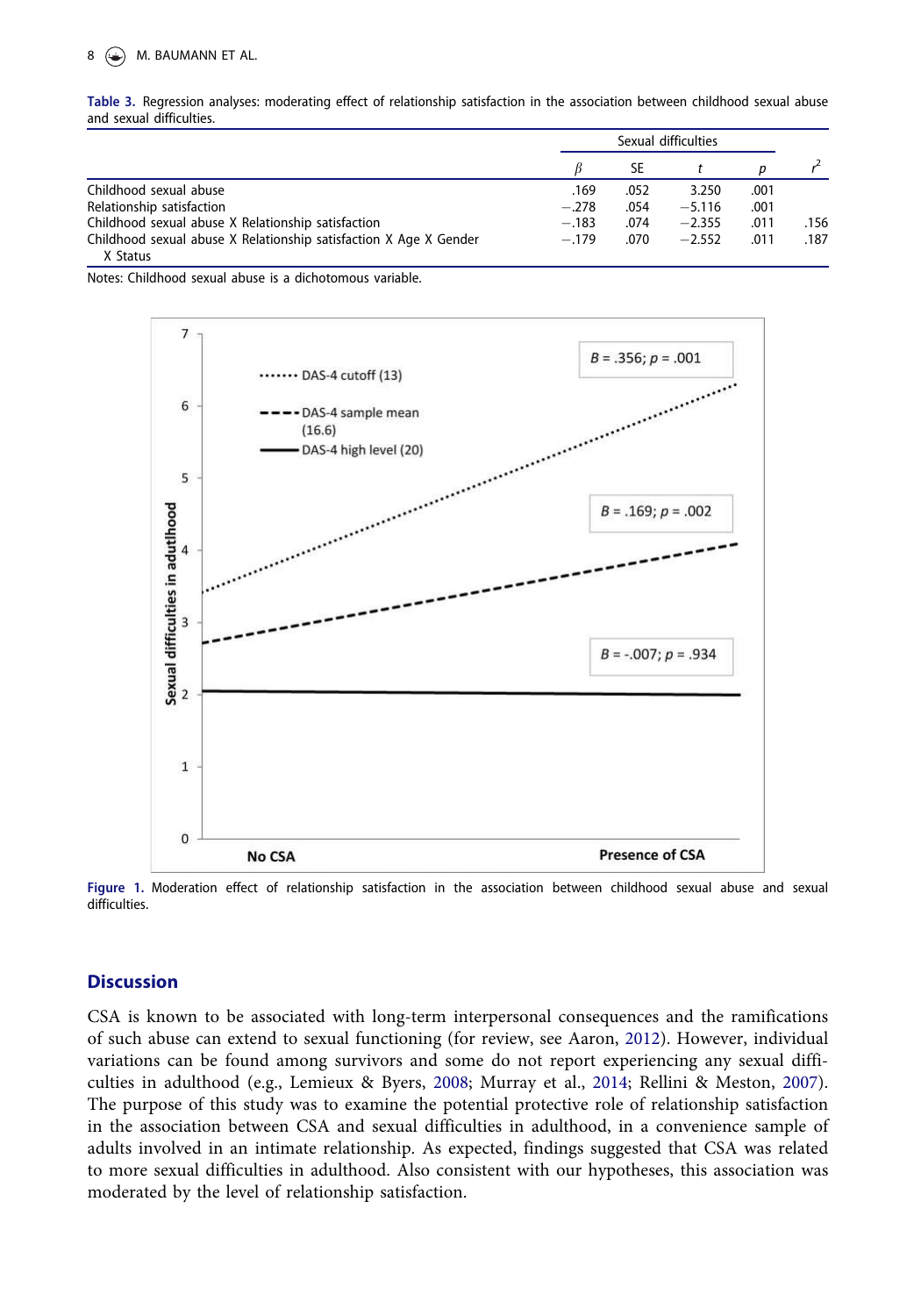<span id="page-9-0"></span>About a quarter of the sample reported having experienced CSA, which is similar to the prevalence found in a global meta-analysis on CSA (Stoltenborgh et al., [2011\)](#page-14-0) and other empirical studies among the general population (Barth, Bermetz, Heim, Trelle, & Tonia, [2013\)](#page-12-0). As hypothesized, CSA survivors reported on average, lower levels of relationship satisfaction and higher levels of sexual difficulties than non-victims. These results support the trauma-based theoretical conceptualisations (Finkelhor & Browne, [1985](#page-13-0); Godbout et al., [2013\)](#page-13-0), explaining the negative repercussions of CSA on relationship and sexual functioning. Our results also add to the body of research regarding the deleterious effects of CSA experiences on sexuality (e.g., Rellini & Meston, [2011](#page-14-0); Vaillancourt-Morel et al., [2015](#page-15-0), [2016\)](#page-14-0). With the exception of a few studies (e.g., Banyard et al., [2001](#page-12-0); Van Bruggen et al., [2006\)](#page-15-0), little research had examined the specific associations between CSA and trauma-related sexual difficulties.

Furthermore, non-traumatic sexuality specific questionnaires such as the Multidimensional Sexual Self-Concept Questionnaire (MSSCQ; Snell, [1995\)](#page-14-0) or the Sexual Satisfaction Scale (SSS; Meston & Trapnell, [2005](#page-14-0)), which have been used in association with traumatic experiences, do not consider the trauma-related repercussions of CSA in adulthood and are not built in a trauma-informed approach. Indeed, these questionnaires are based on the general population, which can limit generalization to survivors' characteristics, the trauma-sensitivity of their items, and the specific repercussions of traumatic experiences that are evaluated. For these reasons, the current study used a standardized and validated measure of specific trauma-related symptoms to assess sexual difficulties (i.e., TSI-2; Briere, [2011](#page-13-0)). Considering the use of such a trauma specific questionnaire, it is possible to assume that we effectively targeted the impacts that CSA has on adult sexuality. Thus, our results provide good insights into how traumatic, developmentally inadequate, and deleterious the experience of CSA can be for survivors. As hypothesized, our results showed relationship satisfaction as a protective factor as we observed a non-significant association between CSA and sexual difficulties in individuals who reported higher relationship satisfaction. In contrast, in individuals who reported low or average relationship satisfaction, the experience of CSA was related to greater levels of sexual difficulties. As such, the present study helps to understand why the link between CSA and sexual functioning is not consistently observed and provides unique data on the often overlooked, potential protective factors at play in CSA survivors' sexuality.

Previous research on social, peer or family support has highlighted the significant contribution of these variables on multiple aspects of human functioning, such as global health (Holt-Lundstad & Uchino, [2015\)](#page-13-0). Other studies have suggested that social support (i.e., support from friends and family) moderates the link between different types of childhood traumas (i.e., sexual abuse, emotional abuse, physical neglect) and the presence of trauma-related symptoms in adulthood (e.g., dissociation, sexual difficulties, depression; Evans et al., [2013](#page-13-0)). Another longitudinal study suggests that relationship satisfaction has a protective effect as it reduces the risk of undergoing sexual revictimization in adulthood (Banyard et al., [2003\)](#page-12-0). Our results add to these conclusions by revealing the specific role of relationship satisfaction, where high levels of relationship satisfaction moderate the impact of CSA on sexual difficulties. More precisely, relationship satisfaction below a score of 18 on the DAS-4 did not have a protective effect on sexual functioning. Therefore, even if the clinical threshold for relationship satisfaction is fixed at 13, average scores were not enough to buffer against the effect of CSA on sexual functioning. Stronger levels of relationship satisfaction (i.e.,  $\geq$  18) were in fact deemed necessary to counteract the effects of CSA on sexual functioning.

Different factors not taken into account in the present paper are likely to be important determinants of relationship satisfaction (e.g., insecure attachment; Godbout et al., [2017;](#page-13-0) identity and relatedness; Bigras, Godbout, & Briere, [2015;](#page-12-0) received support; Evans et al., [2013\)](#page-13-0). These factors could offer interesting explanations for understanding why some CSA survivors cannot achieve the level of relationship satisfaction needed to benefit from the protective effect on sexuality.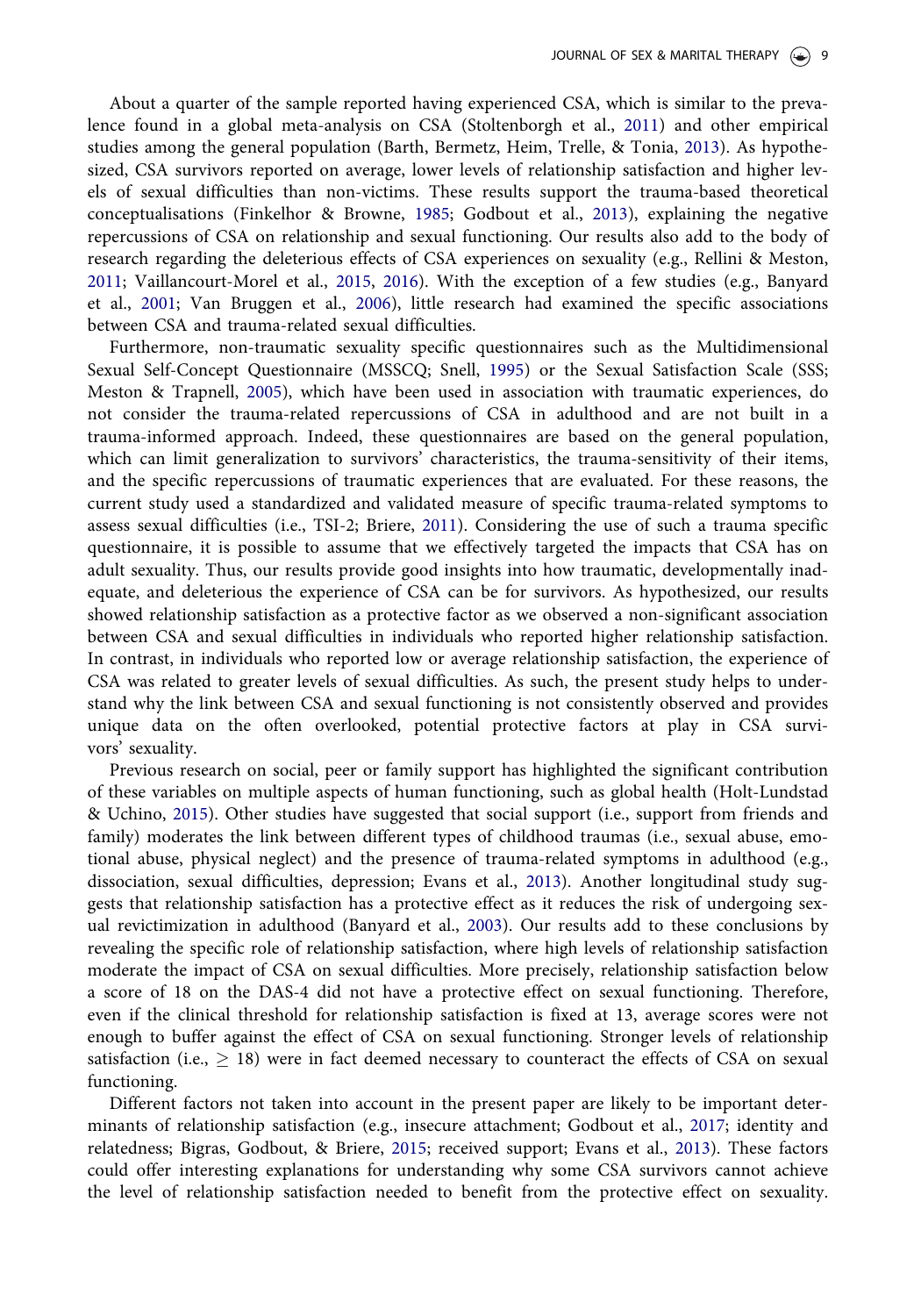<span id="page-10-0"></span>10  $\left(\rightarrow\right)$  M. BAUMANN ET AL.

Nevertheless, our results indicate the considerable influence that a satisfactory relationship can have on the sexual functioning of CSA survivors and how such positive relationships can serve as a restorative basis for an individual's vulnerabilities (here CSA experience). Furthermore, our results illustrate that while some CSA survivors may be deeply affected in how they relate to and deal with their partners, some can still find a satisfactory relationship to attenuate past relational injuries.

#### Practical Implications

First, results confirm the importance of considering the association between CSA and sexual difficulties in adulthood. In agreement with previous studies, it appears necessary for clinicians to routinely assess the presence of CSA in their evaluation protocols, as this traumatic experience may contribute to the presence of sexual difficulties (i.e., sexual concerns and sexual behaviors related to potentially negative outcomes). This study also confirmed the long-defended clinical hypothesis, which suggests that a satisfying intimate relationship may act as a fundamental aspect in promoting CSA survivors' sexual functioning. Indeed, the results of this study shed light on the protective role of relationship satisfaction on CSA survivors' sexual functioning and highlight the importance of taking into account survivors' perception of their relational functioning when engaging in therapeutic work. Since CSA survivors' difficulties in forming and maintaining meaningful intimate relationships are largely acknowledged by both clinicians and researchers (Fournier, Brassard, & Shaver, [2011;](#page-13-0) Godbout, [2018](#page-13-0); Godbout et al., [2013](#page-13-0)), our results put forward the importance of working more thoroughly and carefully with those limitations when planning clinical work with survivors. Indeed, various elements (e.g., romantic attachment; Fournier et al., [2011\)](#page-13-0) can influence relationship satisfaction. Therefore, it could be highly beneficial to include the intimate relationships dynamic and to work specifically on the individual's or the couple's perception of relationship satisfaction during the therapeutic process with CSA survivors who consult for sexual functioning.

Clinicians should be acutely aware of those intertwined domains when assessing an individual or a couple consulting for sexual or relationship difficulties. This study also confirms ideas established by previous authors, who adapted the original Emotion Focused Couple Therapy (Johnson, [1996](#page-13-0)) for CSA survivors (MacIntosh, [2019](#page-13-0); MacIntosh & Johnson, [2008\)](#page-13-0) by focusing more on the intimate relationship dynamic or on how therapy must be adapted for survivors whose boundaries have been crossed. In addition, while established couple therapy focuses on couple functioning, specificities regarding sexual functioning should also be integrated.

Given the traumatic event they have experienced, CSA survivors may struggle to experience, or even consider, sexuality as a positive, enjoyable, and healthy experience. Based on this idea, Maltz ([2012\)](#page-14-0) has developed a therapeutic approach were the focus is on treating the couple rather than the individuals, since sexual difficulties are, in most cases, part of a dyadic dynamic. Here again, our results support this type of approach. Moreover, treatment should first help the couple establish a secure basis from where partners can acquire the necessary skills to then address sexual difficulties and trauma-related issues (Godbout, [2018;](#page-13-0) Maltz, [2012](#page-14-0)).

Overall, our results suggest that the intimate relationship dynamic is a potentially important therapeutic target. Results indicated that a highly satisfactory relationship might indeed be restorative for the sexual functioning of CSA survivors. A healthy intimate relationship was found to buffer the negative effects of previously endured relational traumas and promote sexual functioning. Given the far-reaching effects of CSA and the results of this study, involving the partner in treatment seems to be compelling. Moreover, if the relationship between partners is not part of the healing process, it might become part of the problem. Therefore, offering couple therapy anchored in trauma sensitive practices and including both partners in interventions for CSA survivors might be optimal.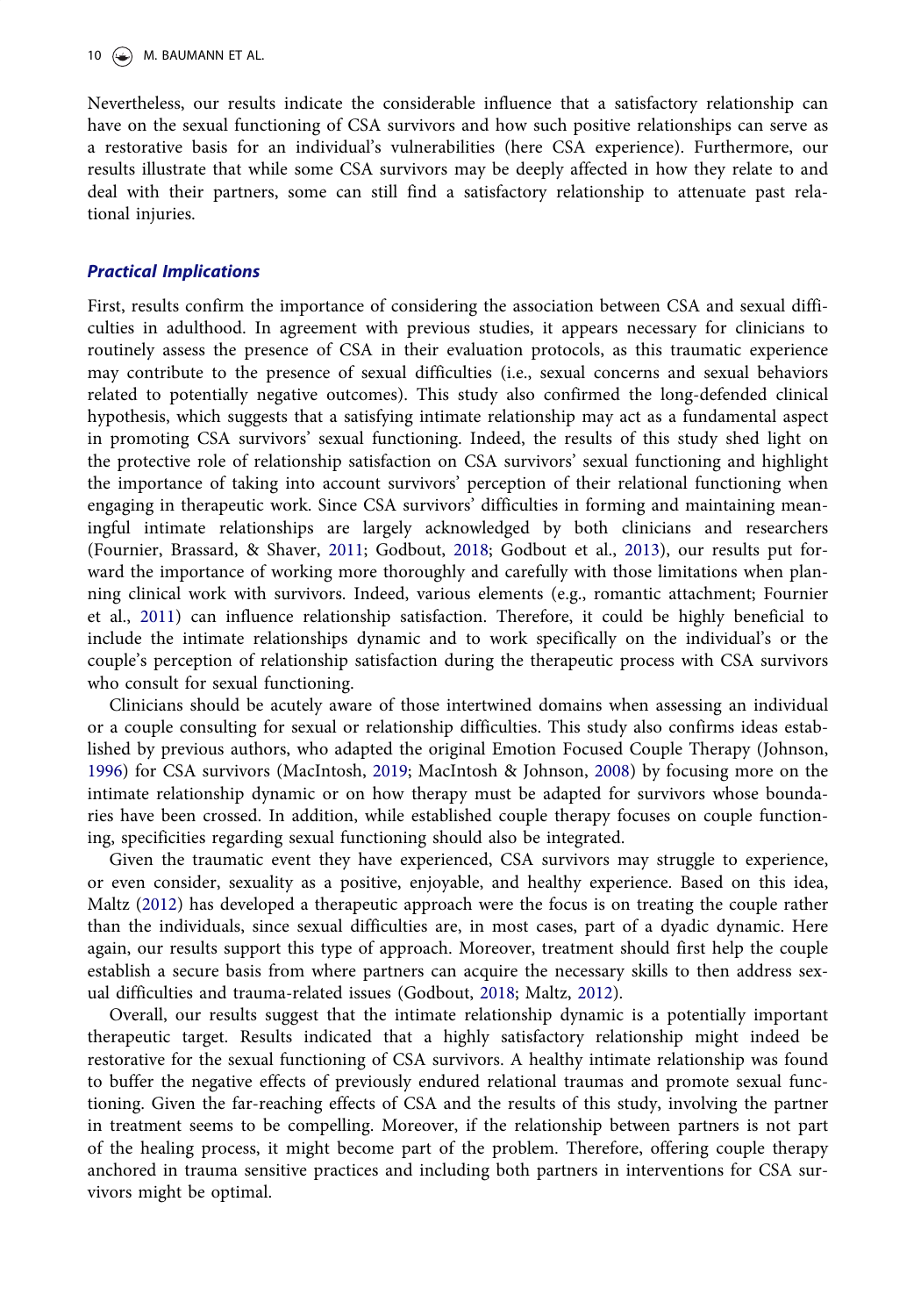<span id="page-11-0"></span>It should be noted that this study examined individuals in couple relationships and that not all CSA survivors are interested in such relationships, nor do all CSA survivors have the ability to maintain or have access to a highly satisfactory relationship that may offer a protective effect on their sexuality. While CSA tends to fracture the sexual and relational functioning of survivors, many survivors continue to long for a healthy and vibrant attachment relationship (Godbout, [2018](#page-13-0); MacIntosh & Johnson, [2008](#page-13-0); Maltz, [2012](#page-14-0)). Yet, forming and maintaining couple relationships can also be a source of challenges or distress (e.g., loss, re-victimization within the relationship), which may be detrimental. Some CSA survivors may therefore be reluctant to develop intimate relationships, in order to protect themselves emotionally or to decrease the risk of further victimization (Godbout, [2018](#page-13-0); Testa et al., [2005](#page-14-0)). A "one size fits all" intervention encouraging survivors to systematically seek to form an intimate relationship is to be avoided. On the contrary, practitioners are encouraged to tailor their intervention to the needs and trajectories of each survivor, to accompany them at their own rhythm with openness and flexibility, and to keep in mind the constellation of possibilities regarding intimate relationship including choosing to be single.

#### Limitations and Future Research

This study has some limitations that need to be considered. The use of retrospective self-reported questionnaires may have distorted how participants recalled their experiences and may have also biased some of their responses (Baldwin, Reuben, Newbury, & Danese, [2019](#page-12-0)). However, according to previous studies (e.g., Vaillancourt-Morel et al., [2016](#page-14-0)), objective self-reporting measures are a reliable tool to detect traumatic experiences and allow for the documentation of more precise proportions than other, more subjective measures of CSA (e.g., when participants have to selfidentify as "victim"). In addition, the correlational design prevents us from inferring any definite direction of causality. It is possible that survivors of CSA who succeeded in establishing highly satisfactory relationships are also those with less sexual difficulties. Moreover, this study included a relatively small sample of CSA survivors which consisted mainly of heterosexual Canadian women. Future studies need to be replicated with larger and more diverse samples, including a wider representation of CSA victims, before they can be generalized to a broader population. Another limitation of this study is related to the fact that we could not control for the potential effect of relationship duration as this data was not available, although it is recognized that relationship satisfaction diminishes over time (McNulty, Wenner, & Fisher, [2016\)](#page-14-0). Moreover, the high level of relationship satisfaction that was necessary to benefit from its protective effect may be affected by different elements that are not examined in our study (e.g., attachment style, conflict resolution, emotion regulation). Replicating and complexifying our model could enable us to better capture the extent of the role of relationship satisfaction, but also to account for other variables that may also protect CSA survivors' sexual functioning, such as attachment, emotional regulation or conflict resolution. Also, this study only considered the experience of CSA. Yet, considering other forms of childhood trauma (e.g., neglect, physical and psychological abuse, etc.) is essential in future studies as they may also influence sexual functioning. In addition, adult sexual assault and revictimization are variables that are likely to influence the risk of experiencing sexual difficulties in adulthood (Briere, Runtz, Rassart, Rodd, & Godbout, [2020;](#page-13-0) Therriault et al., [2020](#page-14-0); Van Bruggen et al., [2006\)](#page-15-0). Therefore, it is essential to consider these variables in future models. Furthermore, since only one of the partners responded to the questionnaire, further studies including both partners could allow us to better capture the overall intimate relationship dynamics and the extent of the effect of relationship satisfaction. This could be particularly important for couples in which both partners have experienced CSA (e.g., dual-trauma couples; Ruhlmann, Gallus, & Durtschi, [2018\)](#page-14-0) and are therefore more likely to experience issues in their relationship and sexuality. Finally, sexual and intimate characteristics (e.g., asexuality, open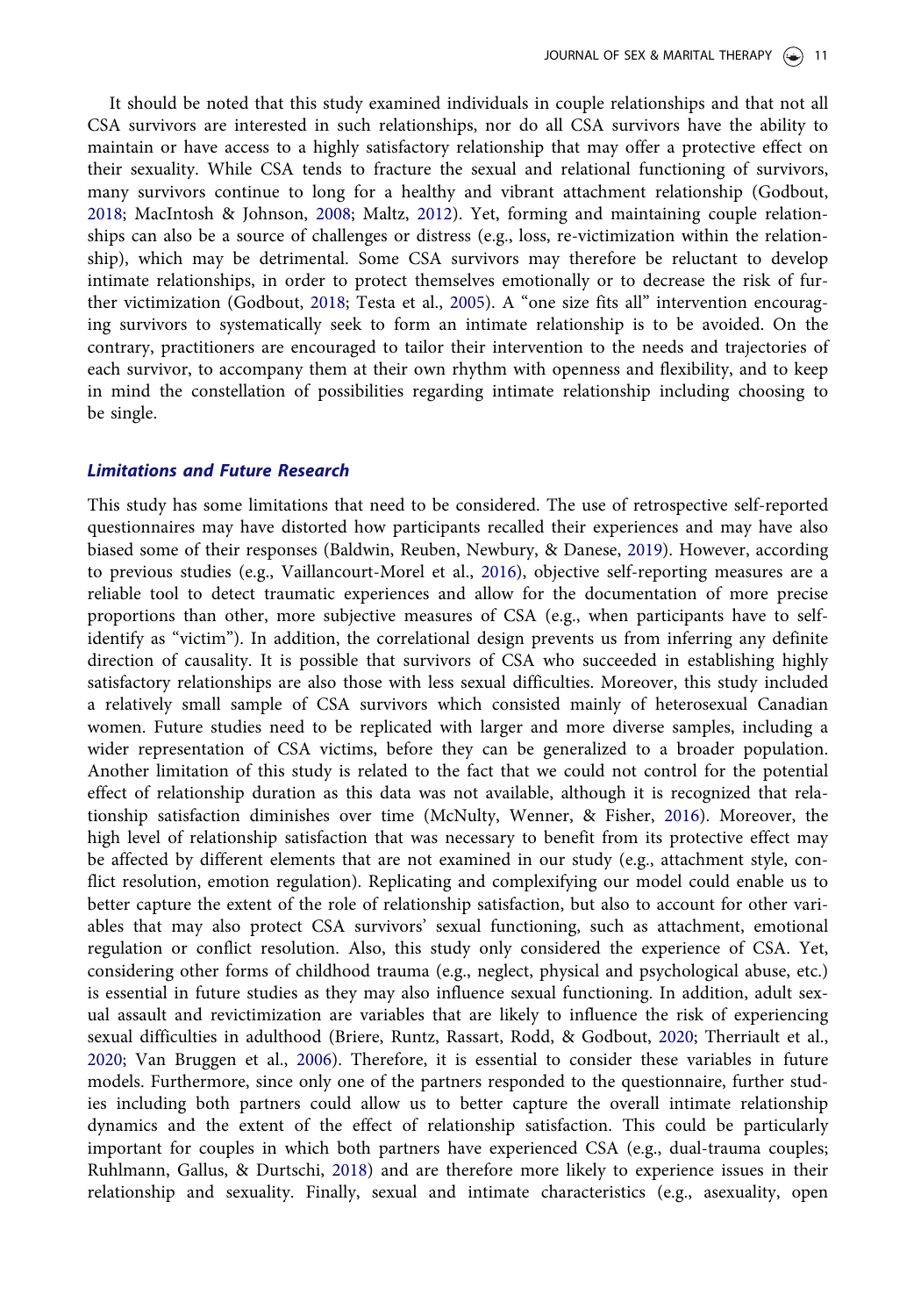<span id="page-12-0"></span>relationships, polyamory versus monogamy) and other factors related to a satisfactory sexuality also need to be examined in future studies. Some qualitative studies have begun to document the sexual experiences of survivors of sexual violence and have identified challenges such as being triggered (e.g., flashbacks) or facing union dissolution due to the sexual impacts of this trauma (e.g., O'Callaghan, Shepp, Ullman & Kirkner, [2019](#page-14-0)). In this same line, future qualitative and mixed-method studies could help to document how survivors discuss their sexuality in association with their relational satisfaction. Future research can also help to further understand how relational satisfaction may promote healthy and positive sexual health.

### Conclusion

This study helps to bridge a gap in the current scientific literature regarding the protective factors influencing the sexuality of CSA survivors. Results highlight how relationship satisfaction may act as a shield against the pervasive effects of CSA on sexuality. Even if our model is to be replicated and complexified in future studies, it clearly indicates the protective role of a satisfactory relationship on the presence of sexual difficulties. Clinicians working with CSA survivors who present sexual difficulties should keep in mind that relationship satisfaction is an important element to consider in order to foster positive sexuality. Finally, regardless of the relationship status, the gender, and despite the traumatic experience, the important takeaway is the positive and beneficial effect of satisfying relationships. Thus, a healthy, stable, and satisfying intimate relationship can offer survivors of CSA a space to heal from the long-lasting intimate sequalae of an event as intrusive and relationally damaging as CSA.

#### Disclosure statement

No potential conflict of interest was reported by the authors.

# **ORCID**

Mathilde Baumann D http://orcid.org/0000-0001-9034-770X

# **References**

- Aaron, M. [\(2012\)](#page-2-0). The pathways of problematic sexual behavior: A literature review of factors affecting adult sexual behavior in survivors of childhood sexual abuse. Sexual Addictions & Compulsivity, 19, 199–218.
- Baldwin, J. R., Reuben, A., Newbury, J. B., & Danese, A. [\(2019\)](#page-11-0). Agreement between prospective and retrospective measures of childhood maltreatment: A systematic review and meta-analysis. JAMA Psychiatry, 76(6), 584–593. doi:[10.1001/jamapsychiatry.2019.0097](https://doi.org/10.1001/jamapsychiatry.2019.0097)
- Banyard, V. L., Williams, L. M., & Siegel, J. A. ([2003](#page-4-0)). Re-traumatization among adult women sexually abused in childhood: Exploratory analyses in a prospective study. Journal of Child Sexual Abuse, 11, 19–48. doi[:10.1300/](https://doi.org/10.1300/j070v11n03_02) [j070v11n03\\_02](https://doi.org/10.1300/j070v11n03_02)
- Banyard, V. L., Williams, L. M., & Siegel, J. A. [\(2001\)](#page-3-0). The long-term mental health consequences of child sexual abuse: An exploratory study of the impact of multiple traumas in a sample of women. Journal of Traumatic Stress, 14(4), 697–715. doi:[10.1023/A:1013085904337](https://doi.org/10.1023/A:1013085904337)
- Barth, J., Bermetz, L., Heim, E., Trelle, S., & Tonia, T. ([2013\)](#page-9-0). The current prevalence of child sexual abuse world-wide: A systematic review and meta-analysis. International Journal of Public Health, 58(3), 469-483. doi[:10.](https://doi.org/10.1007/s00038-012-0426-1) [1007/s00038-012-0426-1](https://doi.org/10.1007/s00038-012-0426-1)
- Bigras, N., Godbout, N., & Briere, J. ([2015\)](#page-4-0). Child sexual abuse, sexual anxiety, and sexual satisfaction: The role of self-capacities. Journal of Child Sexual Abuse, 24(5), 464–483. doi[:10.1080/10538712.2015.1042184](https://doi.org/10.1080/10538712.2015.1042184)
- Bigras, N., Godbout, N., Hebert, M., Runtz, M., & Daspe, M.-E. [\(2015\)](#page-2-0). Identity and relatedness as mediators between child emotional abuse and adult dyadic adjustment in women. Child Abuse & Neglect, 50, 85–93. doi: [10.1016/j.chiabu.2015.07.009](https://doi.org/10.1016/j.chiabu.2015.07.009)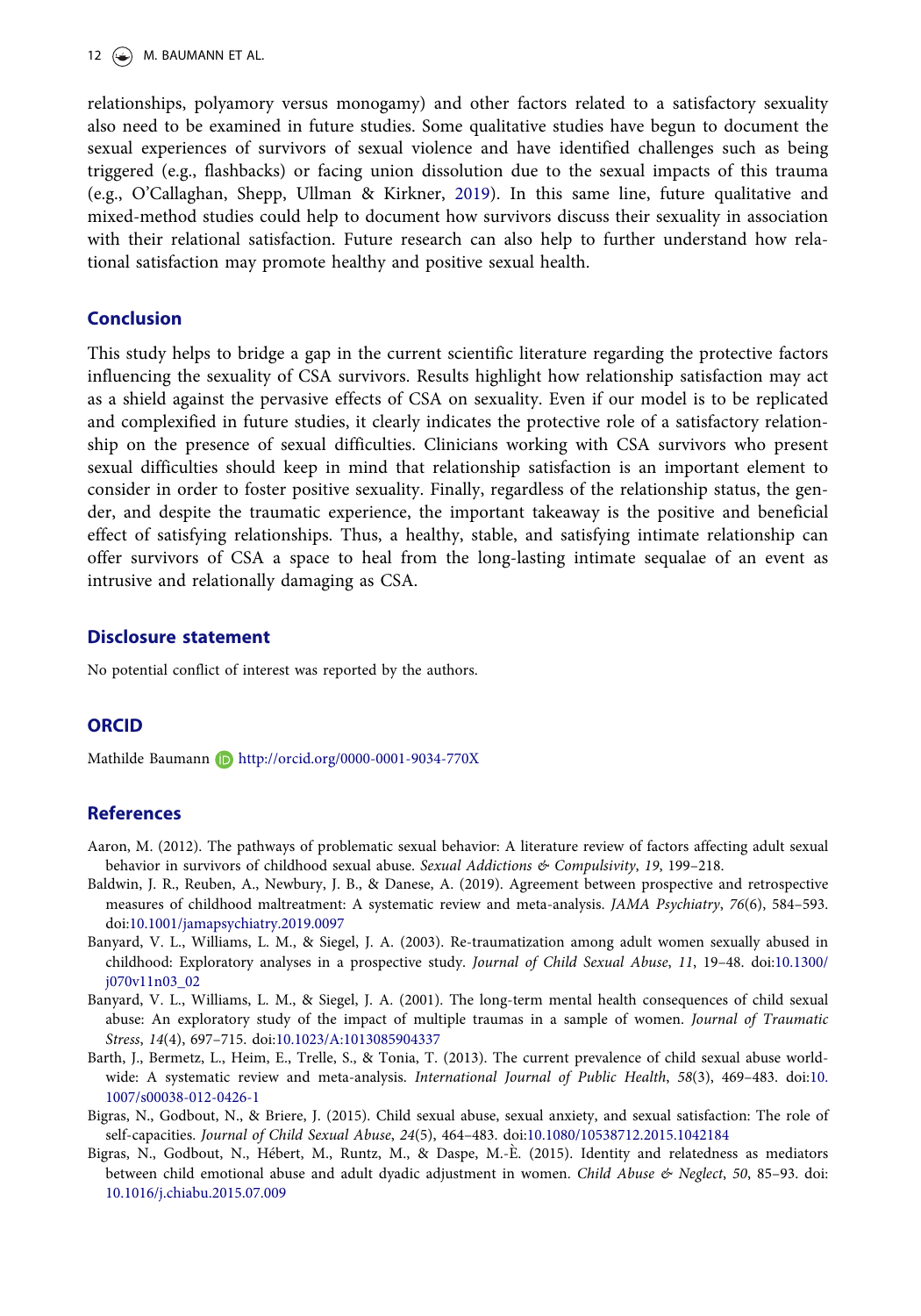- <span id="page-13-0"></span>Blain, L. M., Muench, F., Morgenstern, J., & Parsons, J. T. ([2012\)](#page-2-0). Exploring the role of child sexual abuse and posttraumatic stress disorder symptoms in gay and bisexual men reporting compulsive sexual behavior. Child Abuse & Neglect, 36(5), 413–422.
- Briere, J., Runtz, M., Rassart, C. A., Rodd, K., & Godbout, N. ([2020\)](#page-11-0). Sexual assault trauma: does prior childhood maltreatment increase the risk and exacerbate the outcome? Child Abuse & Neglect, 103, 104421. doi:[10.1016/j.](https://doi.org/10.1016/j.chiabu.2020.104421) [chiabu.2020.104421](https://doi.org/10.1016/j.chiabu.2020.104421)
- Briere, J. ([2011](#page-3-0)). Trauma symptom inventory-2 (TSI-2). Odessa, FL: Psychological Assessment Resources.
- Cairo Notari, S., Notari, L., Favez, N., Delaloye, J. F., & Ghisletta, P. [\(2017\)](#page-3-0). The protective effect of a satisfying romantic relationship on women's body image after breast cancer: A longitudinal study. Psychooncology, 26(6), 836–842. doi:[10.1002/pon.4238](https://doi.org/10.1002/pon.4238)
- Canadian Criminal Code, R.S.C. [1985](#page-5-0), c.34, s.150(1).
- de Montigny Gauthier, L., Vaillancourt-Morel, M.-P., Rellini, A., Godbout, N., Charbonneau-Lefebvre, V., Desjardins, F., & Bergeron, S. [\(2019\)](#page-2-0). The risk of telling: A dyadic perspective on romantic partners' responses to child sexual abuse disclosure and their associations with sexual and relationship satisfaction. Journal of Marital and Family Therapy, 45(3), 480–493. doi[:10.1111/jmft.12345](https://doi.org/10.1111/jmft.12345)
- Easton, S. D., Coohey, C., O'leary, P., Zhang, Y., & Hua, L. ([2011](#page-2-0)). The effect of childhood sexual abuse on psychosexual functioning during adulthood. Journal of Family Violence, 26, 41–50. doi[:10.1007/s10896-010-9340-6](https://doi.org/10.1007/s10896-010-9340-6)
- Elliott, D. M., Mok, D. S., & Briere, J. ([2004\)](#page-3-0). Adult sexual assault: Prevalence, symptomatology, and sex differences in the general population. Journal of Traumatic Stress, 17(3), 203–211. doi:[10.1023/B:JOTS.0000029263.11104.23](https://doi.org/10.1023/B:JOTS.0000029263.11104.23)
- Evans, S. E., Steel, A. L., & DiLillo, D. ([2013](#page-4-0)). Child maltreatment severity and adult trauma symptoms: Does perceived social support play a buffering role? Child Abuse & Neglect, 37(11), 934-943. doi[:10.1016/j.chiabu.2013.03.005](https://doi.org/10.1016/j.chiabu.2013.03.005)
- Faul, F., Erdfelder, E., Buchner, A., & Lang, A. G. [\(2009\)](#page-5-0). Statistical power analyses using G\* Power 3.1: Tests for correlation and regression analyses. Behavior Research Methods, 41(4), 1149–1160. doi[:10.3758/BRM.41.4.1149](https://doi.org/10.3758/BRM.41.4.1149)
- Finkelhor, D., & Browne, A. ([1985](#page-9-0)). The traumatic impact of child sexual abuse: A conceptualization. American Journal of Orthopsychiatry, 55(4), 530–541. doi[:10.1111/j.1939-0025.1985.tb02703.x](https://doi.org/10.1111/j.1939-0025.1985.tb02703.x)
- Fournier, B., Brassard, A., & Shaver, P. R. [\(2011\)](#page-10-0). Adult attachment and male aggression in couple relationships: The demand-withdraw communication pattern and relationship satisfaction as mediators. Journal of Interpersonal Violence, 26, 1982–2003. doi:[10.1177/0886260510372930](https://doi.org/10.1177/0886260510372930)
- Godbout, N. [\(2018\)](#page-10-0). Adultes victimes de violences sexuelles: mieux comprendre pour des meilleures pratiques [Adult victims of sexual violence: A better understanding for better practices]. Psychologie Quebec, 35(2), 22–24.
- Godbout, N., Daspe, M.-È., Lussier, Y., Sabourin, S., Dutton, D., & Hébert, M. ([2017](#page-9-0)). Early exposure to violence, relationship violence, and relationship satisfaction in adolescents and emerging adults: The role of romantic attachment. Psychological Trauma: Theory, Research, Practice, and Policy, 9(2), 127–137. doi:[10.1037/tra0000136](https://doi.org/10.1037/tra0000136)
- Godbout, N., Runtz, M., MacIntosh, H. B., & Briere, J. [\(2013\)](#page-2-0). Traumas interpersonnels vécus en enfance et relations de couple [Interpersonal traumas experienced in childhood and couple relationships]. Cahiers de Recherche et Pratique, 3(2), 14–17.
- Henry, K. L., Thornberry, T. P., & Lee, R. D. [\(2015](#page-3-0)). The protective effects of intimate partner relationships on depressive symptomatology among adult parents maltreated as Children. Journal of Adolescent Health, 57(2), 150–156. doi:[10.1016/j.jadohealth.2015.02.015](https://doi.org/10.1016/j.jadohealth.2015.02.015)
- Herman, J. L. ([1992](#page-1-0)). Complex PTSD: A syndrome in survivors of prolonged and repeated trauma. Journal of Traumatic Stress, 5(3), 377–391. doi:[10.1002/jts.2490050305](https://doi.org/10.1002/jts.2490050305)
- Holt-Lunstad, J., & Uchino, B. [\(2015\)](#page-9-0). Social support and health. In Glanz, K., Rimer, B. K., & Viswanath, K. (Eds.), Health Behavior: Theory, Research and Practice, (p.183-204). John Wiley & Sons.
- Johnson, S. M. ([1996](#page-10-0)). The practice of emotionally focused marital therapy: Creating connection. New York: Brunner ⁄ Mazel.
- Kielcolt-Glaser, J. K., & Wilson, S. J. [\(2017\)](#page-3-0). Lovesick: How couples' relationships influence health. Annual Review of Clinical Psychology, 13, 421–443. doi:[10.1146/annurev-clinpsy-032816-045111](https://doi.org/10.1146/annurev-clinpsy-032816-045111)
- Kool, M. B., Woertman, L., Prins, M. A., Van Middendorp, H., & Geenen, R. ([2006](#page-3-0)). Low relationship satisfaction and high partner involvement predict sexual problems of women with fibromyalgia. Journal of Sex & Marital Therapy, 32, 409–423. doi[:10.1080/00926230600835403](https://doi.org/10.1080/00926230600835403)
- Labadie, C., Godbout, N., Vaillancourt-Morel, M.-P., & Sabourin, S. [\(2018](#page-2-0)). Adult profiles of child sexual abuse survivors: Attachment insecurity, sexual compulsivity, and sexual avoidance. Journal of Sex & Marital Therapy, 44(4), 354–369. doi[:10.1080/0092623X.2017.1405302](https://doi.org/10.1080/0092623X.2017.1405302)
- Lemieux, S. R., & Byers, E. S. ([2008](#page-2-0)). The sexual well-being of women who have experienced child sexual abuse. Psychology of Women Quarterly, 32(2),126–144. doi:[10.1111/j.1471-6402.2008.00418.x](https://doi.org/10.1111/j.1471-6402.2008.00418.x)
- MacIntosh, H. B. ([2019\)](#page-10-0). Developmental couple therapy for complex trauma: A manual for therapists. Abingdon: United Kingdom, Routledge.
- MacIntosh, H. B., & Johnson, S. ([2008](#page-2-0)). Emotionally Focused Therapy for couples and childhood sexual abuse survivors. Journal of Marital and Family Therapy, 34(3), 298–315. doi:[10.1111/j.1752-0606.2008.00074.x](https://doi.org/10.1111/j.1752-0606.2008.00074.x)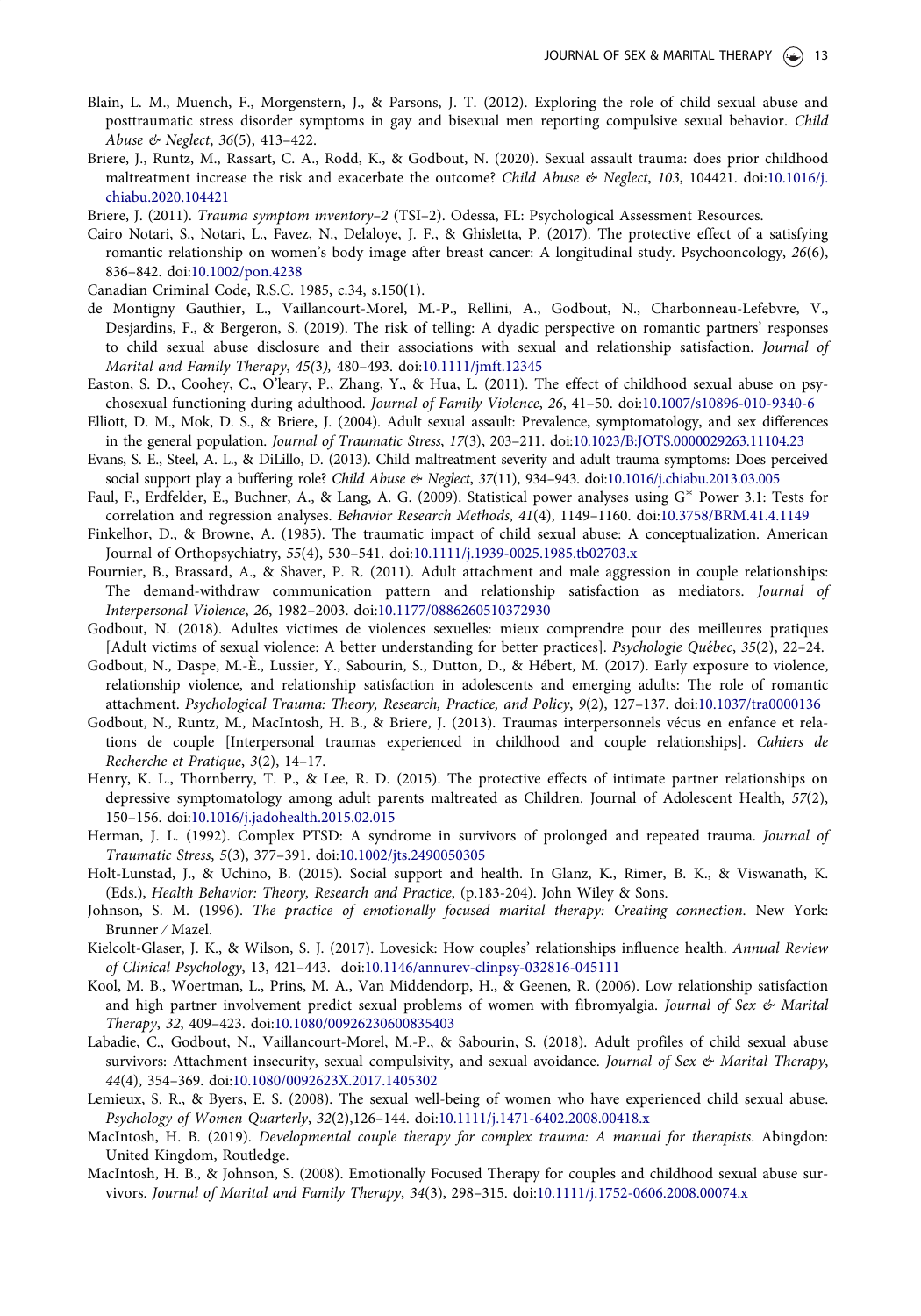- <span id="page-14-0"></span>Maltz, W. ([2012](#page-10-0)). The sexual healing journey: A guide for survivors of sexual abuse (3rd ed.). New York, NY: William Morrow.
- McNulty, J. K., Wenner, C. A., & Fisher, T. D. [\(2016\)](#page-11-0). Longitudinal associations among relationship satisfaction, sexual satisfaction, and frequency of sex in early marriage. Archives of Sexual Behavior, 45(1), 85–97. doi[:10.](https://doi.org/10.1007/s10508-014-0444-6) [1007/s10508-014-0444-6](https://doi.org/10.1007/s10508-014-0444-6)
- Meston, C., & Trapnell, P. ([2005\)](#page-9-0). Development and validation of a five-factor sexual satisfaction and distress scale for women: The Sexual Satisfaction Scale for Women (SSS-W) ). The Journal of Sexual Medicine, 2(1), 66-81. doi:[10.1111/j.1743-6109.2005.20107.x](https://doi.org/10.1111/j.1743-6109.2005.20107.x)
- Ministère de la Sécurité publique du Québec [Quebec Ministry of Public Security]. (2014). Les agressions sexuelles autodéclarées au Canada, 2014. Québec, Gouvernement du Québec.
- Murray, L. K., Nguyen, A., & Cohen, J. A. [\(2014](#page-1-0)). Child sexual abuse. Child and Adolescent Psychiatric Clinics, 23(2), 321–337. doi[:10.1016/j.chc.2014.01.003](https://doi.org/10.1016/j.chc.2014.01.003)
- Muthén, L. K., & Muthén, B. O. ([1998](#page-6-0)-2015). Mplus user's guide (7th ed.). Los Angeles, CA: Muthén & Muthén.
- Najman, J. M., Dunne, M. P., Purdie, D. M., Boyle, F. M., & Coxeter, P. D. [\(2005\)](#page-2-0). Sexual abuse in childhood and sexual dysfunction in adulthood: An Australian Population-Based Study. Archives of Sexual Behavior, 34(5), 517–526. doi:[10.1007/s10508-005-6277-6](https://doi.org/10.1007/s10508-005-6277-6)
- O'Callaghan, E., Shepp, V., Ullman, S. E., & Kirkner, A. [\(2019\)](#page-12-0). Navigating sex and sexuality after sexual assault: A qualitative study of survivors and informal support providers. The Journal of Sex Research, 56(8), 1045–1057.
- Peloquin, K., Bigras, N., Brassard, A., & Godbout, N. [\(2014\)](#page-4-0). Perceiving that one's partner is supportive moderates the associations among attachment insecurity and psychosexual variables. The Canadian Journal of Human Sexuality, 23(3), 178–188. doi[:10.3138/cjhs.2443](https://doi.org/10.3138/cjhs.2443)
- Rellini, A. H., & Meston, C. M. ([2011\)](#page-9-0). Sexual self-schemas, sexual dysfunction, and the sexual responses of women with a history of childhood sexual abuse. Archives of Sexual Behavior, 40(2), 351–362. doi[:10.1007/s10508-010-](https://doi.org/10.1007/s10508-010-9694-0) [9694-0](https://doi.org/10.1007/s10508-010-9694-0)
- Rellini, A., & Meston, C. [\(2007\)](#page-2-0). Sexual function and satisfaction in adults based on the definition of child sexual abuse. The Journal of Sexual Medicine, 4(5), 1312–1321. doi[:10.1111/j.1743-6109.2007.00573.x](https://doi.org/10.1111/j.1743-6109.2007.00573.x)
- Ruhlmann, L. M., Gallus, K. L., & Durtschi, J. A. ([2018\)](#page-11-0). Exploring relationship satisfaction and attachment behaviors in single-and dual-trauma couples: A pilot study. Traumatology, 24(1), 27. doi:[10.1037/trm0000129](https://doi.org/10.1037/trm0000129)
- Ruppert, D. ([2006](#page-6-0)). Trimming and winsorization. In S. Kotz, N. Balakrishnan, C. Read, & B. Vidakovic (Eds.), Encyclopedia of statistical sciences (2nd ed., pp. 8765–8770). Hoboken, NJ: Wiley.
- Sabourin, S., Valois, P., & Lussier, Y. [\(2005\)](#page-3-0). Development and validation of a brief version of the Dyadic Adjustment Scale with a nonparametric item analysis Model. Psychological Assessment, 17(1), 15–27.
- Snell, W. E., Jr. [\(1995](#page-9-0)). The multidimensional sexual self-concept questionnaire. In C. M. Davis, W. L. Yarber, R. Bauserman, G. Schreer, & S. L. Davis (Eds.), Handbook of Sexuality-related Measures (p. 521–524). Newbury Park, CA: Sage.
- Spanier, G. B. ([1976](#page-3-0)). Measuring dyadic adjustment: New scales for assessing the quality of marriage and similar dyads. Journal of Marriage and Family, 38(1), 15–28. doi[:10.2307/350547](https://doi.org/10.2307/350547)
- Statistique Canada [Statistics Canada]. (2017). Les agressions sexuelles déclarées par la police au Canada, 2009 à 2014: Un pro l statistique. [En ligne], [[www.statcan.gc.ca](http://www.statcan.gc.ca)].
- Stoltenborgh, M., van IJzendoorn, M. H., Euser, E. M., & Bakermans-Kranenburg, M. J. ([2011](#page-1-0)). A global perspective on child sexual abuse: Meta-analysis of prevalence around the world. Child Maltreatment, 16(2), 79–101. doi:[10.1177/1077559511403920](https://doi.org/10.1177/1077559511403920)
- Testa, M., VanZile-Tamsen, C., & Livingston, J. A. [\(2005\)](#page-2-0). Childhood sexual abuse, relationship satisfaction, and sexual risk taking in a community sample of women. Journal of Consulting and Clinical Psychology, 73(6), 1116. doi:[10.1037/0022-006X.73.6.1116](https://doi.org/10.1037/0022-006X.73.6.1116)
- Therriault, C., Bigras, N., Hebert, M., & Godbout, N. ([2020\)](#page-3-0). All involved in the recovery: Disclosure and social reactions following sexual victimization. Journal of Aggression, Maltreatment & Trauma, 29(6), 661–679.
- Trickett, P. K., Noll, J. G., & Putnam, F. W. [\(2011\)](#page-2-0). The impact of sexual abuse on female development: Lessons from a multigenerational, longitudinal research study. Development and Psychopathology, 23(2), 453–476. doi[:10.](https://doi.org/10.1017/S0954579411000174) [1017/S0954579411000174](https://doi.org/10.1017/S0954579411000174)
- Vaillancourt-Morel, M. P., Rellini, A. H., Godbout, N., Sabourin, S., & Bergeron, S. ([2019](#page-2-0)). Intimacy mediates the relation between maltreatment in childhood and sexual and relationship satisfaction in adulthood: A dyadic longitudinal analysis. Archives of Sexual Behavior, 48(3), 803–814. doi:[10.1007/s10508-018-1309-1](https://doi.org/10.1007/s10508-018-1309-1)
- Vaillancourt-Morel, M.-P., Dugal, C., Poirier Stewart, R., Godbout, N., Sabourin, S., Lussier, Y., & Briere, J. [\(2016](#page-1-0)). Extradyadic sexual involvement and sexual compulsivity in male and female sexual abuse survivors. The Journal of Sex Research, 53:4-5, 614–625. doi[:10.1080/00224499.2015.1061633](https://doi.org/10.1080/00224499.2015.1061633)